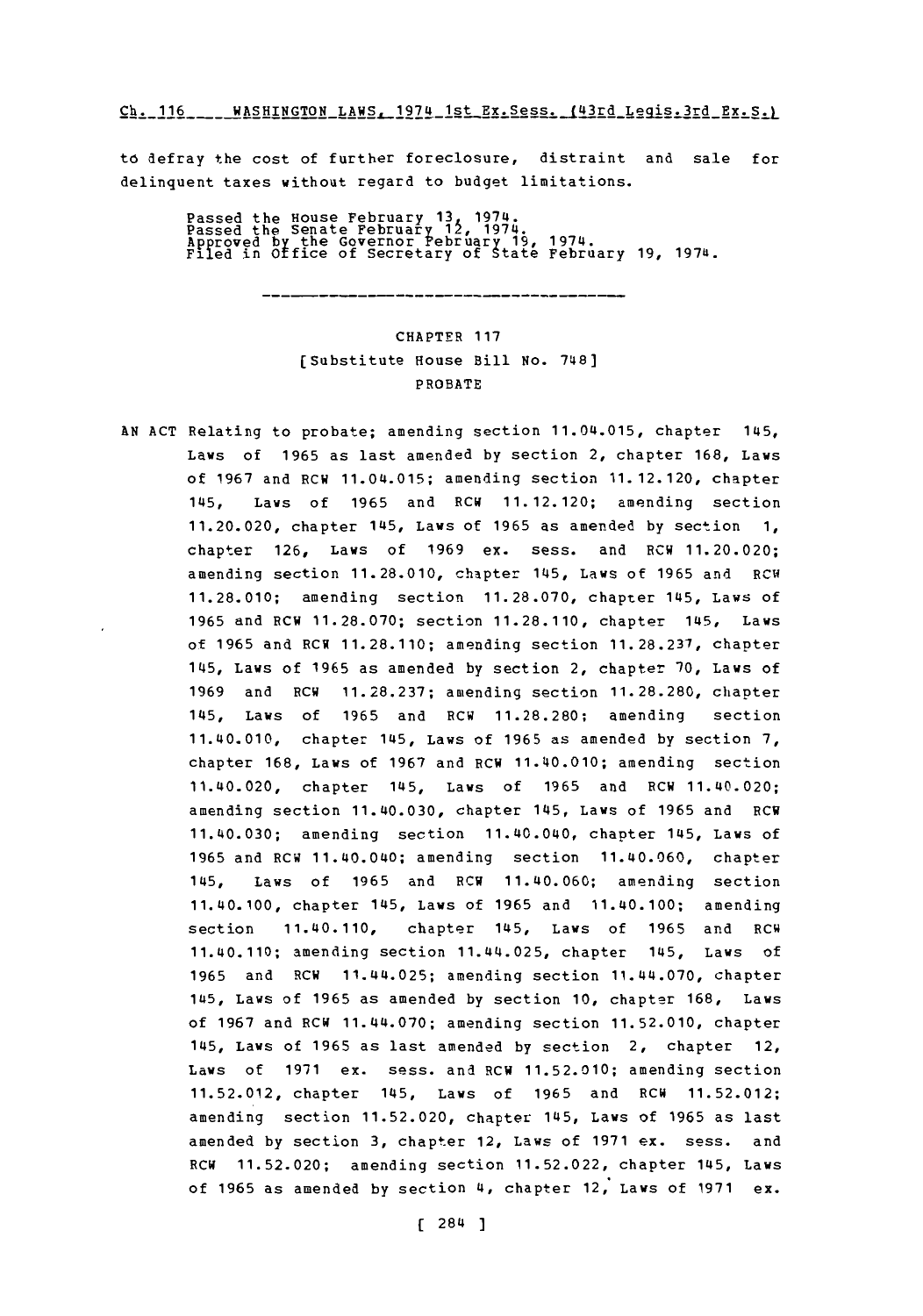sess. and RCW **11.52.022;** amending section **11.68.010,** chapter 145, Laws of **1965** as amended **by** section **1,** chapter **19,** Laws of **1969** and **RCW 11.68.010;** amending section **11.68.020,** chapter 145, Laws of **1965** and RCW **11.68.020;** amending section **11.68.030,** chapter 145, Laws of **1965** and RCH **11.68.030;** amending section 11.68.040, chapter 145, Laws of **1965** and RCW 11.68.040; amending section **11.76.080,** chapter 145, Laws of **1965** as last amended **by** section **1,** chapter **28,** Laws of **1971** and RCU **11.76.080;** amending section **11.76.090,** chapter 145, Laws of **1965** as amended **by** section 2, chapter **28,** Laws of **1971** and RCR **11.76.090;** amending section **11.76.095,** chapter 145, Laws of **1965** as amended **by** section **3,** chapter **28,** Laws of **1971** and RCW **11.76.095;** amending section 30.04.260, chapter **33,** Laws of **1955** and ECW 30.04.260; amending section **30.20.020,** chapter **33,** Laws of **1955** as amended **by** section 2, chapter 280, Laws of **1961** and RCW **30.20.020;** amending section **32.12.020,** chapter **13,** Laws of **1955** as last amended **by** section 2, chapter **55,** Laws of **1969** and RCU **32.12.020;** amending section 46, chapter **235,** Laws of 1945 as amended **by** section **6,** chapter 246, Laws of **1963** and ECU **33.20.080;** amending section 2, chapter **139,** Laws of **1939** as amended **by** section **1,** chapter 210, Laws of **1967** and RCU 49.48.120; adding new chapters to Title **11 RCW;** adding new sections to chapters **11.28,** 11.44, and **11.68** RCW; repealing section **11.28.130,** chapter 145, Laws of **1965** and RCW **11.28.130;** repealing section **11.28.180,** chapter 145, Laws of **1965** and RCW **11.28.180;** repealing section **11.28.200,** chapter 145, Laws of **1965** and RCW **11.28.200;** repealing section 11.40.050, chapter 145, Laws of **1965** and ECU 11.40.050; repealing section 11.44.055, chapter 145, Laws of **1965** and RCW 11.44.055; repealing section 11.44.065, chapter 145, Laws of **1965** and RCU 11.44.065; and repealing section 11.44.080, chapter 145, Laws **of 1965,** section **11,** chapter **168,** Laws of 1967 and RCW 11.44.080; and prescribing an effective date.

BE IT **ENACTED** BY THE LEGISLATURE OF THE **STATE** OF **WASHINGTON:**

PART I. **GENERAL** PROVISIONS

**NEW** SECTION. Section **1.** On and after October **1,** 1974:

**(1)** The provisions of this 1974 amendatory act shall apply to any wills of decedents dying thereafter;

(2) The provisions of this **197U** amendatory act shall apply to any proceedings in court then pending or thereafter commenced regardless of the time of the death of decedent except to the extent that in the opinion of the court the former procedure should be made applicable in a particular case in the interest of justice or because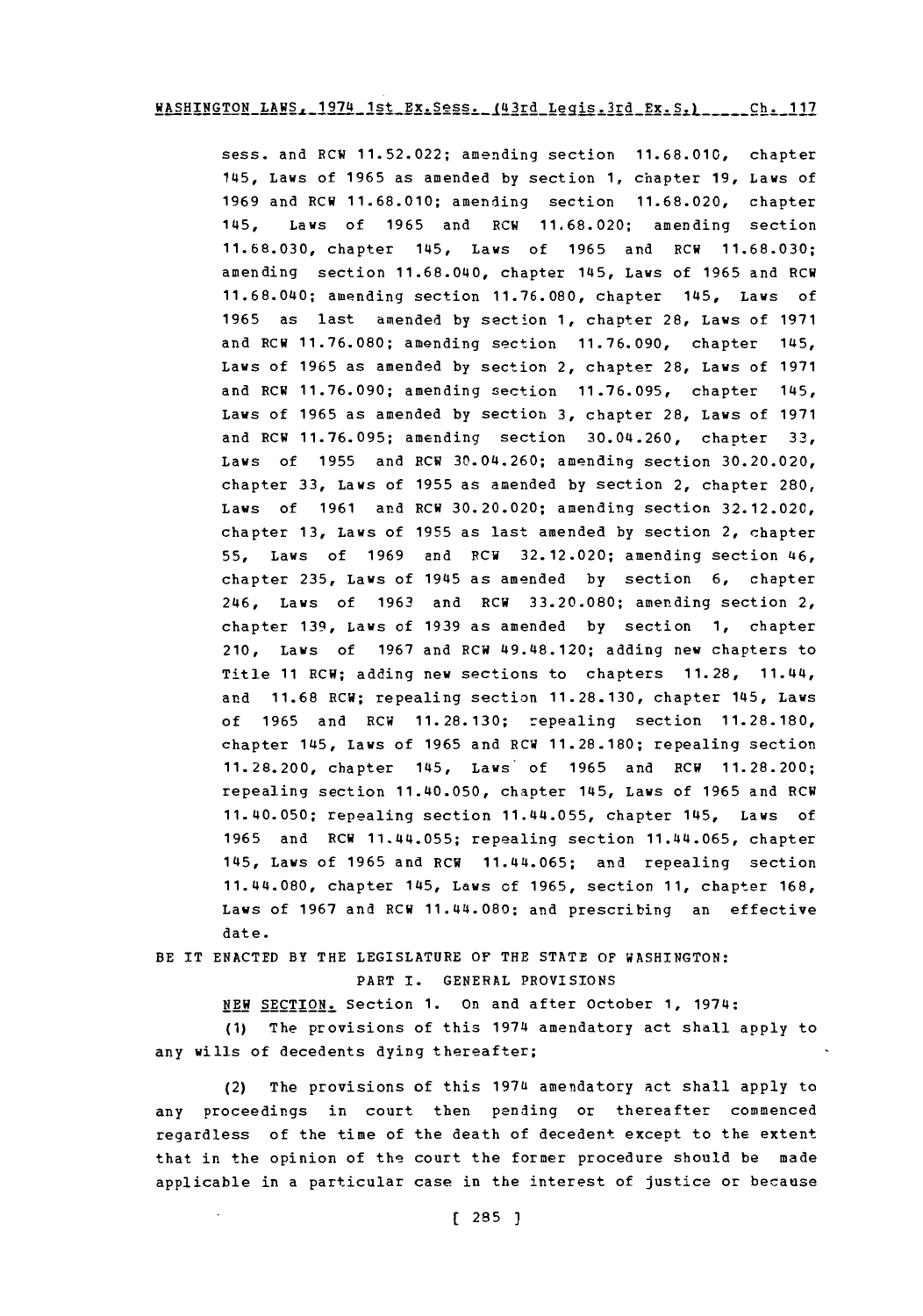# <u>Ch. 117 | Jashington Laws, 1974 1st Ex.Sess. (43rd Legis.3rd Ex.S.)</u>

of infeasibility of application of the procedure of this 1974 amendatory act;

**(3)** Every personal representative including a person administering an estate of a minor or incompetent holding an appointment on October **1,** 19714, continues to hold the appointment, has the powers conferred **by** this 19714 amendatory act and is subject to the duties imposed with respect to any act occurring or done thereafter;

**(14)** An act done before October **1,** 19714 in any proceeding and any accrued right is not impaired **by** this 19714 amendatory act. **If** a right is acquired, extinguished, or barred upon the expiration of a prescribed period of time which has commenced to run **by** the provisions of any statute before October **1,** 19714, the provisions shall remain in force with respect to that right;

**(5)** Any rule of construction or presumption provided in this 19714 amendatory act applies to instruments executed before October **1,** 19714 unless there is a clear indication of a contrary intent.

**NEW** SECTION. Sec. 2. **(1)** Sections 14 and **5** of this 1974 amendatory act shall constitute a new chapter in Title **11** RCW.

(2) Sections **52** and **53** of this 19714 amendatory act shall constitute a new chapter in Title **<sup>11</sup>**RCW.

**(3)** Part headings employed in this 19714 amendatory act do not constitute any part of the law and shall not be codified **by** the code reviser and shall not become a part of the Revised Code of Washington.

**NEW** SECTIONj Sec. **3.** If any provision of this 1974 amendatory act, or its application to any person or circumstance is held invalid, the remainder of the act, or the application of the provision to other persons or circumstances is not affected.

# PART II. PROVISIONS RELATING TO DISTRIBUTION

**OF** PROPERTY

**NEW** SECT ION. Sec. 4. **(1)** At any time after forty days from the date of the decedent's death, any person indebted to the decedent or having possession of tangible personal property or any instrument evidencing a debt, obligation, stock or chose in action belonging to the decedent, which property is subject to probate, shall make payment of the indebtedness or deliver the tangible personal property or an instrument evidencing a debt, obligation, stock, or chose in action to a person claiming to be the successor of the decedent upon receipt of an affidavit made **by** the successor stating:

(a) The successor's name and address;

**(b)** That the decedent was a resident of the state of Washington on the date of his death;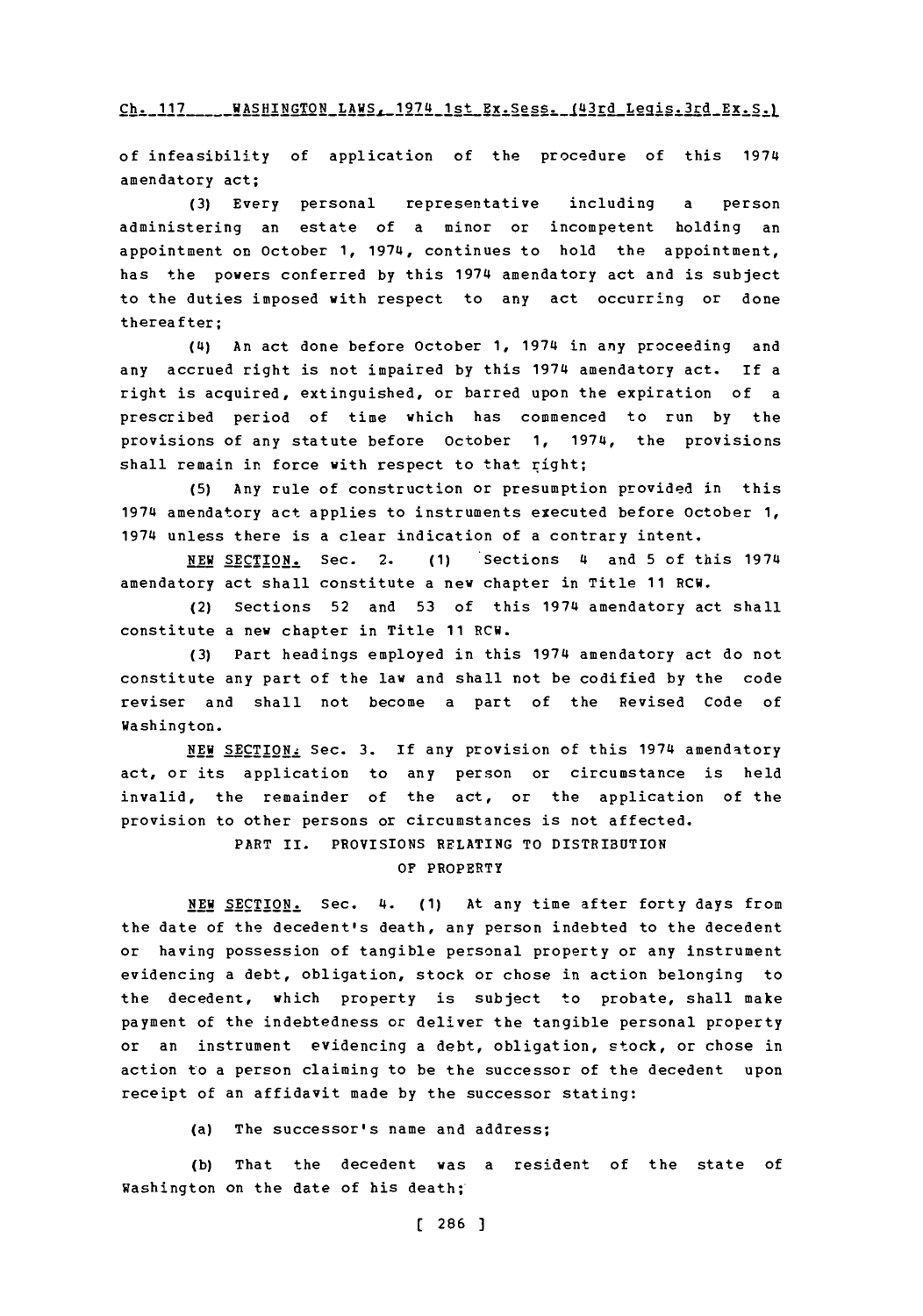# **L-1 . <sup>117</sup> - - - - - - - - - -L-- - - -- x** *- \*L* **- - - <sup>a</sup>--**

**(C)** That the value of the total estate of the decedent subject to probate, wherever located, less liens and encumbrances, does not exceed ten thousand dollars;

**(d)** That forty days have elapsed since the death of the decedent;

(e) That no application or petition for the appointment of a personal representative is pending or has been granted in any jurisdiction;

**(f)** That all debts of the decedent including funeral and burial expenses have been paid or provided for;

(g) That the claiming successor has mailed notice identifying his claim to all other successors of the decedent and at least ten days have elapsed since said mailing, and the claiming successor is personally, or with the written authority of all other successors of the decedent, entitled to full payment or delivery of the property; and

(h) That the claiming successor has mailed to the inheritance tax division of the state department of revenue a notification of his claim in such form as the department of revenue may prescribe, and that at least ten days have elapsed since said mailing; and

(2) **A** transfer agent of any security shall change the registered ownership on the books of a corporation from the decedent to the successor or successors upon the presentation of an affidavit as provided in subsection **(1)** of this section;

**(3)** Upon receipt of notification from the inheritance tax division of the state department of revenue that an inheritance tax report is requested, the holder of any property subject to claim **by** a successor hereunder shall withhold payment, delivery, transfer or issuance of such property until provided with an inheritance tax release.

(4) The terms "successor" and "successors" as used in this section and in section **5** of this 1974 amendatory act shall mean that person or those persons, other than creditors, who are entitled to the property of the decedent under his will or the laws of intestate succession as contained in this title.

**NEW** SECTION. Sec. **5.** The person paying, delivering, or transferring personal property or the evidence thereof pursuant to section 4 of this 1974 amendatory act is discharged and released to the same extent as if he dealt with a personal representative of the decedent. He is not required to see to the application of the personal property or evidence thereof or to inquire into the truth of any statement in the affidavit or to the payment of any inheritance tax liability. **If** any person to whom an affidavit is delivered refuses to pay, deliver, or transfer any personal property or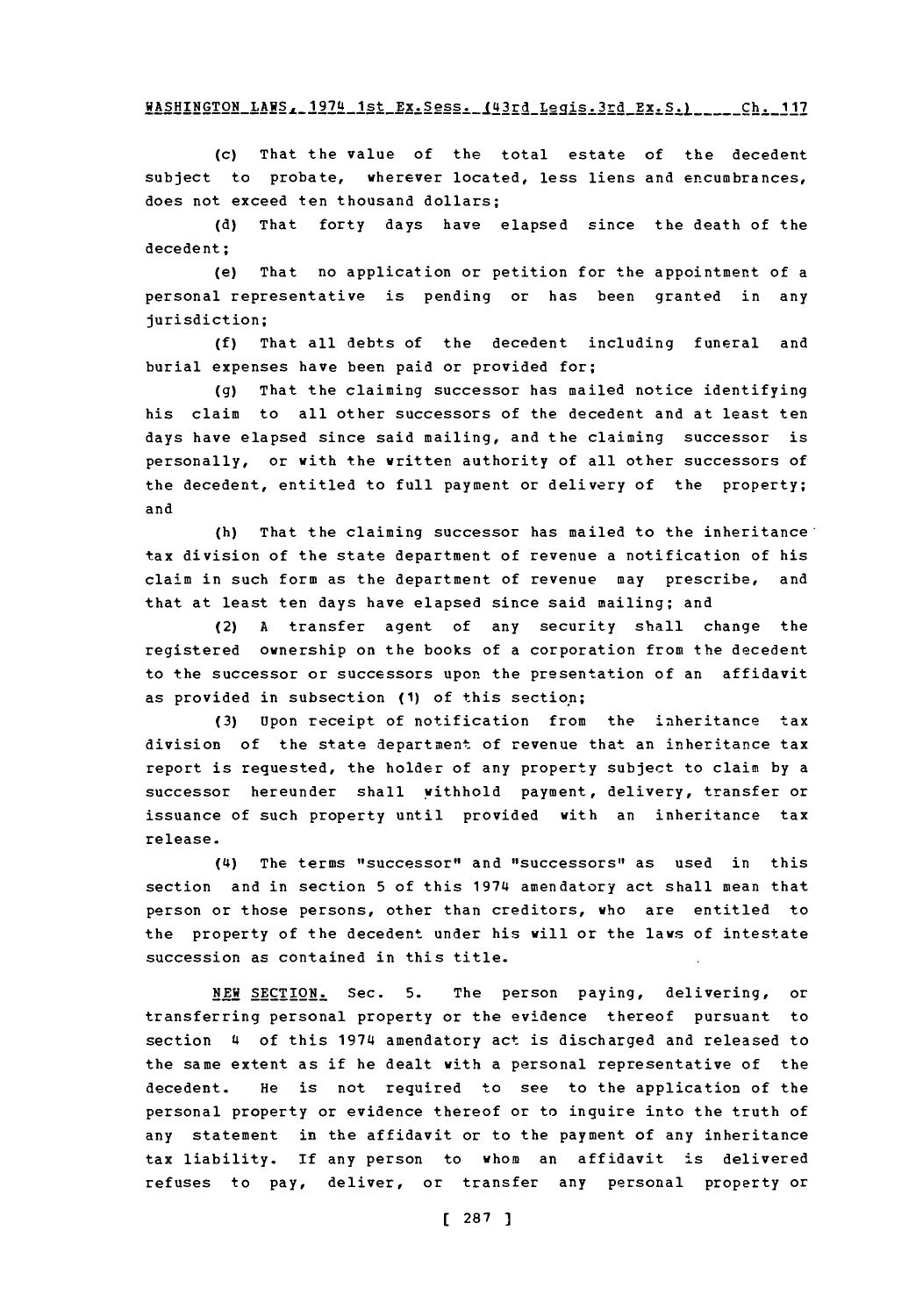### Ch. 117<sub>----</sub>WASHINGTON LAWS, 1974 1st Ex. Sess. (43rd Legis.3rd Ex. S.)

evidence thereof, it may be recovered or its payment, delivery, transfer, or issuance compelled upon proof of their right in a proceeding brought for the purpose **by** or on behalf of the persons entitled thereto.

If more than one affidavit is delivered with reference to the same personal property, the person to whom delivered may pay, deliver, transfer, or issue any personal property or evidence thereof in response to the first affidavit received, or alternately implead the money or other personal property into court for payment over to the person entitled thereto. Any person to whom payment, delivery, transfer, or issuance is made is answerable and accountable therefor to any personal representative of the estate or to any other person having a superior right.

Sec. **6.** Section 11.04.015, chapter 145, Laws of **1965** as last amended **by** section 2, chapter **168,** Laws of **1967** and RCW 11.04.015 are each amended to read as follows:

The net estate of a person dying intestate, or that portion thereof with respect to which the person shall have died intestate, shall descend subject to the provisions of RCW 11.04.250 and RCW **11.02.070,** and shall be distributed as follows:

**(1)** Share of surviving spouse. The surviving spouse shall receive the following share:

(a) **All** of the decedent's share of the net community estate ((unless there be surviving issue or parents; in which event; the serviving spense shall take one-half **of** the **deeedentL5** share *of* the net community estate)); and

**(b)** One-half of the net separate estate if the intestate is survived **by** issue; or

(c) Three-guarters of the net separate estate if there is no surviving issue, but the intestate is survived **by** one or more of his parents, or **by** one or more of the issue of one or more of his parents; or

**(d) All** of the net separate estate, if there is no surviving issue nor parent nor issue of parent.

(2) Shares of others than surviving spouse. The share of the net estate not distributable to the surviving spouse, or the entire net estate if there is no surviving spouse, shall descend and be distributed as follows:

(a) To the issue of the intestate; if they are all in the same degree of kinship to the intestate, they shall take equally, or if of unequal degree, then those of more remote degree shall take **by** representation.

**(b)** If the intestate not be survived **by** issue, then to the parent or parents who survive the intestate.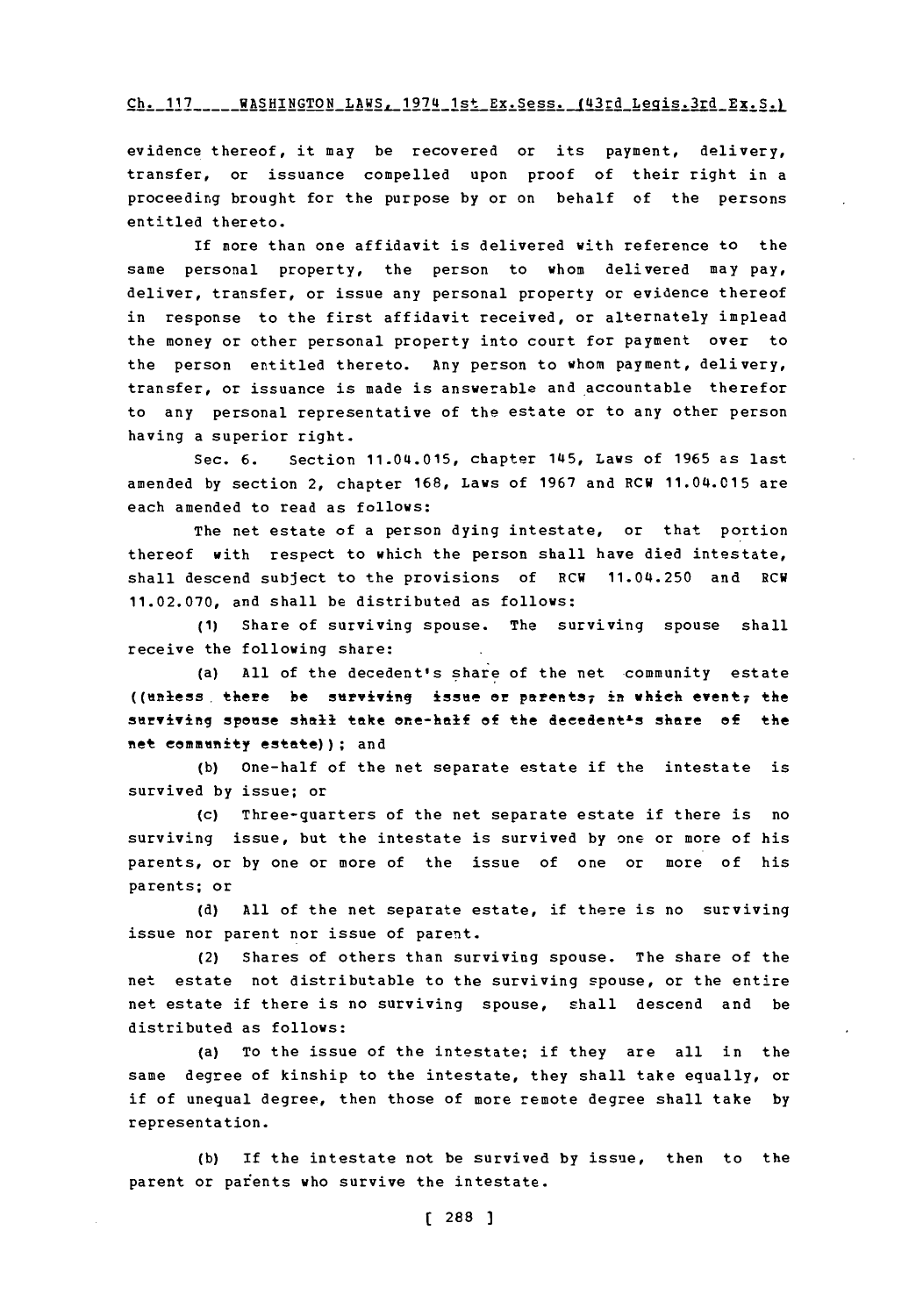### WASHINGTON LAWS, 1974 1st Ex. Sess. (43rd Legis . 3rd Ex. S.) Ch. 117

(c) **If** the intestate not be survived **by** issue or **by** either parent, then to those issue of the parent or parents who survive the intestate; if they are all in the same degree of kinship to the intestate, they shall take equally, or, if of unequal degree, then those of more remote degree shall take **by** representation.

**(d)** If the intestate not be survived **by** issue or **by** either parent, or **by** any issue of the parent or parents who survive the intestate, then to the grandparent or grandparents who survive the intestate; if both maternal and paternal grandparents survive the intestate, the maternal grandparent or grandparents shall take onehalf and the paternal grandparent or grandparents shall take onehalf.

(e) If the intestate not be survived **by** issue or **by** either parent, or **by** any issue of the parent or parents or **by** any grandparent or grandparents, then to those issue of any grandparent or grandparents who survive the intestate; taken as a group, the issue of the maternal grandparent or grandparents shall share equally with the issue of the paternal grandparent or grandparents, also taken as a group; within each such group, all members share equally if they are all in the same degree of kinship to the intestate, or, if some be of unequal degree, then those of more remote degree shall take **by** representation.

Sec. **7.** Section **11.52.010,** chapter 145, Laws of **1965** as last amended **by** section 2, chapter 12, Laws of **1971** ex. sess. and RCW **11.52.010** are each amended to read as follows:

If it is made to appear to the satisfaction of the court that no homestead has been claimed in the manner provided **by** law, either prior or subsequent to the death of the person whose estate is being administered, then the court, after hearing and upon being satisfied that the funeral expenses, expenses of last sickness and of administration have been paid or provided for, and upon petition for that purpose, shall award and set off to the surviving spouse, if any, property of the estate, either community or separate, not exceeding the value of ( $(fifteen)$ ) twenty thousand dollars at the time of death, exclusive of general taxes and special assessments which were liens at the time of the death of the deceased spouse, and exclusive of the unpaid balance of any contract to purchase, mortgage, or mechanic's, laborer's or materialmen's liens upon the property so set off, and exclusive of funeral expenses, expenses of last sickness and administration, which expenses may be deducted from the gross value in determining the value to be set off to the surviving spouse; provided that the court shall have no jurisdiction to make such award unless the petition therefor is filed with the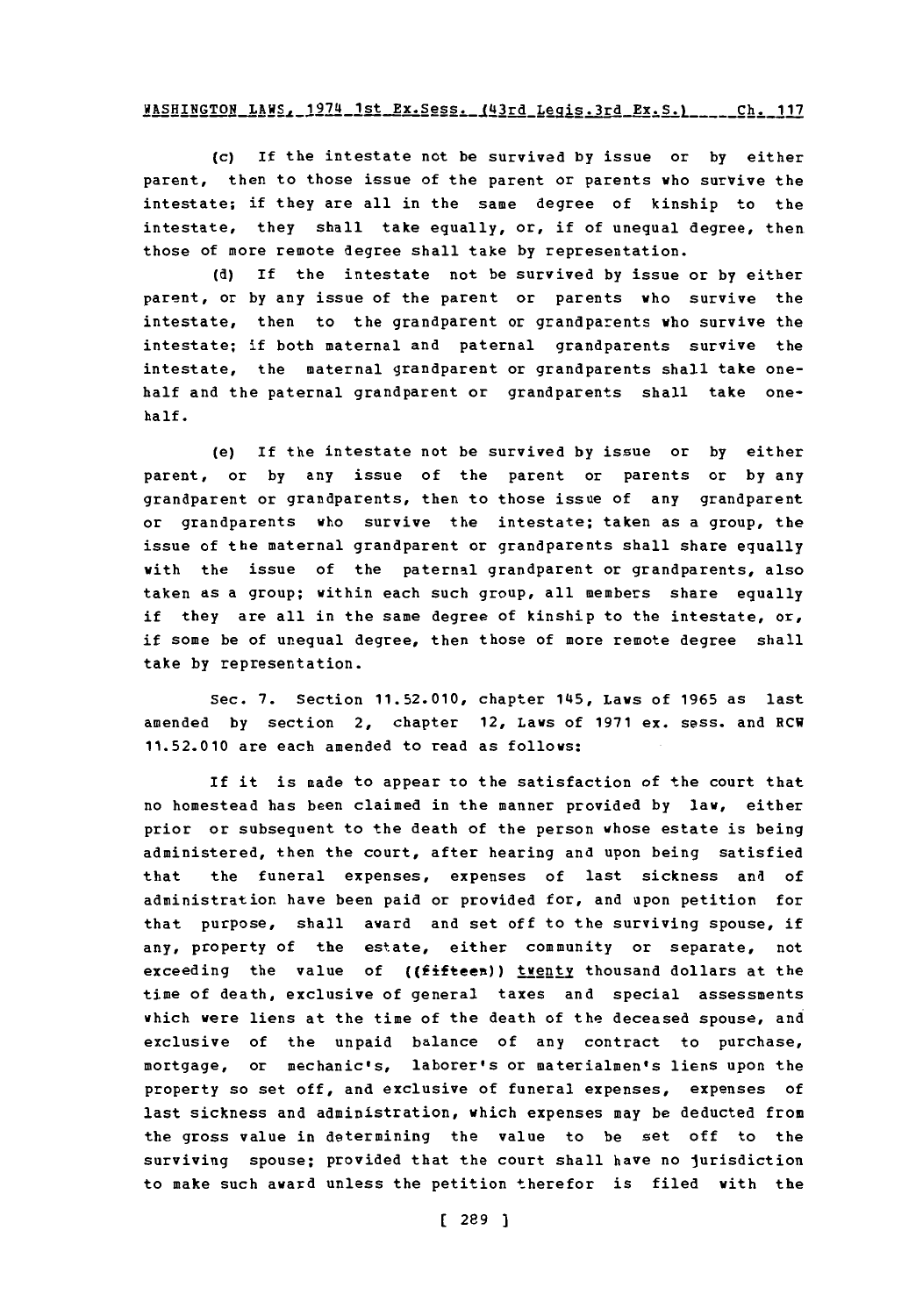#### Ch. 117 **MASHINGTON LAWS, 1974 1st Ex.Sess. 143rd Legis.3rd Ex.S.1**

clerk within six years from the date of the death of the person whose estate is being administered.

Sec. **8.** Section **11.52.012,** chapter 145, Laws of **1965** and **RCW 11.52.012** are each amended to read as follows:

Such award shall be made **by** an order or judgment of the court and shall vest the absolute title, and thereafter there shall be no further administration upon such portion of the estate so set **off,** but the remainder of the estate shall be settled as other estates: PROVIDED, That no property of the estate shall be awarded or set off, as in RCW **11.52.010** through 11.52.024 provided, to a surviving spouse who has feloniously killed the deceased spouse: PROVIDED FURTHER, That if it shall appear to the court, either **(1)** that there are ((minor **or** incompetent)) children of the deceased **by** a former marriage or **by** adoption prior to decedent's marriage to petitioner[,] or (2) that the petitioning surviving spouse has abandoned his or her minor children or wilfully and wrongfully failed to provide for them, or **(3)** if such surviving spouse or minor children are entitled to receive property including insurance **by** reason of the death of the deceased spouse in the sum of ((ten)) twenty thousand dollars, or more, then the award in lieu of homestead and exemptions shall lie in the discretion of the court, and that whether there shall be an award and the amount thereof shall be determined **by** the court, who shall enter such decree as shall be just and equitable but not in excess of the award provided herein.

Sec. **9.** Section **11.52.020,** chapter 145, Laws of **1965** as last amended **by** section **3,** chapter 12, Laws of **1971** ex. sess. and RCW **11.52.020** are each amended to read as follows:

In event a homestead has been, or shall be selected in the manner provided **by** law, whether the selection of such homestead results in vesting the complete or partial title in the survivor, it shall be the duty of the court, upon petition of any person interested, and upon being satisfied that the value thereof does not exceed ((fifteen)) twenty thousand dollars at the time of the death, exclusive of general taxes and special assessments which were liens at the time of the death of the deceased and exclusive of the unpaid balance of any contract to purchase, mortgage, or mechanic's, laborer's, or materialmen's liens thereon, and exclusive of funeral expenses, expenses of last sickness and of administration, which expenses may be deducted from the gross value in determining the value to be set off to the surviving spouse, to enter a decree, upon notice as provided in RCW 11.52.014 or upon longer notice if the court so orders, setting off and awarding such homestead to the survivor, thereby vesting the title thereto in fee simple in the survivor: PROVIDED, That if there be any incompetent heirs of the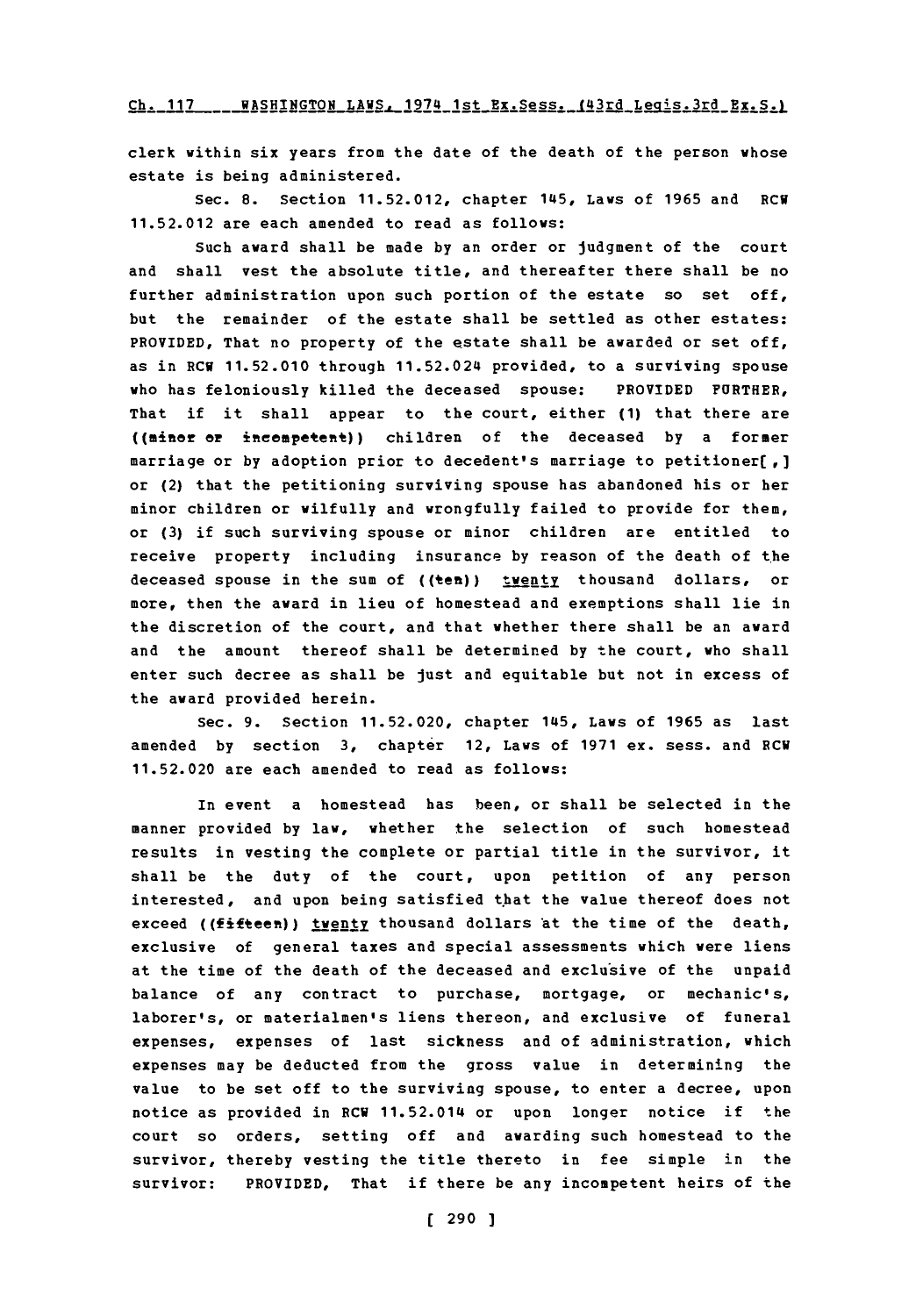WASHINGTON LAWS. 1974 1st Ex.Sess. (43rd Leqis.3rd Ex.S.) Ch 17 **Ch. 117**

decedent, the court shall appoint a guardian ad litem for such incompetent heir who shall appear at the hearing and represent the interest of such incompetent heir.

Sec. **10.** Section **11.52.022,** chapter 145, Laws of **1965** as amended **by** section 4, chapter 12, Laws of **1971** ex. sess. and RCW **11.52.022** are each amended to read as follows:

If the value of the homestead, exclusive of all such liens, be less than ((fifteen)) twenty thousand dollars, the court, upon being satisfied that the funeral expenses, expenses of last sickness and of administration, have been paid or provided for, shall set off and award additional property, either separate or community, in lieu of such deficiency, so that the value of the homestead, exclusive of all such liens and expenses when added to the value of the other property awarded, exclusive of all such liens and expenses shall equal ((fifteen)) tyenty thousand dollars: PROVIDED, That if it shall appear to the court, either (1) that there are ((incompetent)) children of the deceased **by** a' former marriage or **by** adoption prior to decedent'b marriage to petitioner, or (2) that 'he petitioning surviving spouse has abandoned his or her minor children or wilfully and wrongfully failed to provide for them, or (3) ((if)) that such surviving spouse ((or incompetent children are)) is, or any minor child entitled to an award under RCW **.11.52.030** isj,. entitled to receive property including insurance **by** reason of the death of the deceased spouse, exclusive of property confirmed to the surviving spouse as his or her one-half interest in community property, in the sum of ((fifteen)) twenty thousand dollars, or more, then the award of property in addition to the homestead, where the homestead is of less than ((fifteen)) twenty thousand dollars in value, shall lie in the discretion of the court, and that whether there shall be an award in addition to the homestead and the amount thereof shall be determined **by** the court, who shall enter such decree as shall be just and equitable, but not in excess of the award provided herein.

Sec. **11.** Section **11.76.090,** chapter .145, Laws of **1965** as amended **by** section 2, chapter **28,** Laws of **1971** and RCW **11.76.090** are each amended to read as follows:

When a decree of distribution is made **by** the court in administration upon a decedent's estate and distribution is ordered to a person under the age of eighteen years, of a sum of ((five hundred)) one thousand dollars or less, the court, in such order of distribution, shall order the same paid ((to the clerk of the court wherein administration of such estate is pending, and the same shall be paid **by** the clerk)), for the use and as -he property of said minor, to the person named in said order of distribution to receive the same, without requiring bond or appointment of any guardian.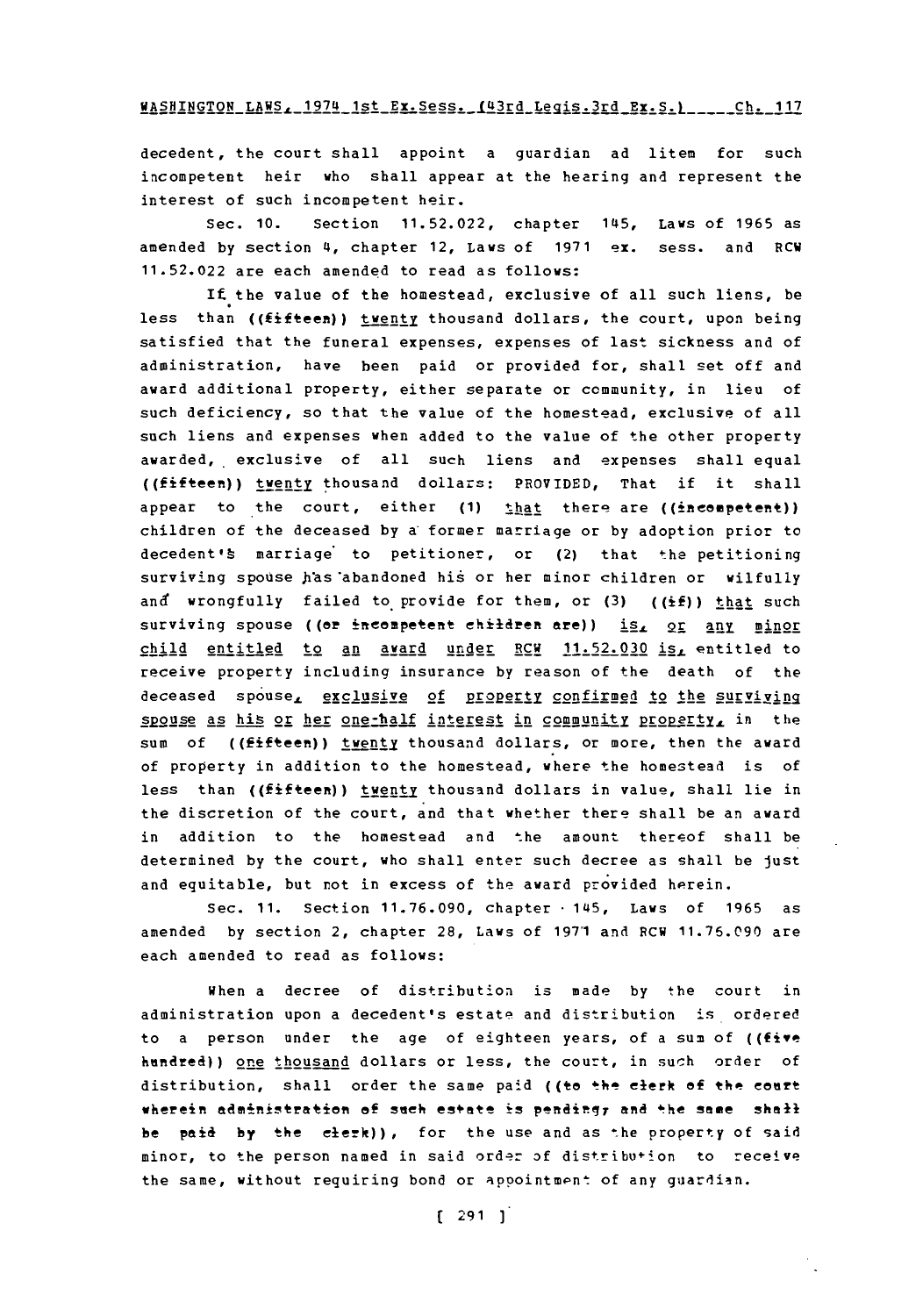# **Ch. 117** -WASHINGTON LAWS. **1.974** 1st Ex.Sess.\_ 143rdLegis.3rd Ex.S.L

Sec. 12. Section **11.76.095,** chapter 145, Laws of **1965** as amended **by** section **3,** chapter 28, Laws of **1971** and RCW **11.76.095** are each amended to read as follows:

When a decree of distribution is made **by** the court in administration upon a decedent's *estate* or when distribution is made by ((an executor)) a personal representative under a nonintervention will and distribution is ordered under such decree or authorized under such nonintervention will to a person under the age of eighteen years, **((and** the value **of** such property or money is five thousand dollars or -less **and** there is ne general guardian **of** the incompetenty)) the court ((may)) shall require either that

**(1)** the money be deposited in a bank or trust company or be invested in an account in an insured ((savifngs **and** lean association)) financial institution for the benefit of the ((incompetent)) minor subject to withdrawal only upon the order of the court in the original probate proceeding, or upon said minor's attaining the age of eighteen years and furnishing proof thereof satisfactory to the depositary, or

(2) ((in **all:** other eases)) a generaf guardian shall be appointed and qualify and the money or ((other)) property be paid or delivered to such guardian prior to the discharge of the personal representative in the original probate proceeding.

This section shall not bar distribution under RCW **11.76.090** as now or hereafter amended.

PART III. PROVISIONS **RELATING** TO NONINTERVENTION **POWERS**

Sec. **13.** Section **11.68.010,** chapter 145, Laws of **1965** as amended **by** section **1,** chapter **19,** Laws of **1969** and RCW **11.68.010** are each amended to read as follows:

**((Int** all eases where it is provided in the last will **and** testament **of** the deceased that the estate shall be settled in **a** manner provided in such last will **and** testament7 and that such estate shall be settled without the intervention of any court or courts; and where it duly appears to the court; by the inventory filed; and other proof; that the estate is fully solvent; which fact may be established by an order of the court on the filing of the inventory<sub>7</sub> **it** shall **not** be necessary to take out letters testamentary or **of** administration; except to admit the will to probate and to file a true inventory of **all** the property **of** such estate and give notice to creditors **and** to the body having charge of the collection of inheritance tax<sub>7</sub> in the manner required by law:

After the probate **of** any such will **and** the filing **of** the inventory **all** such @states may be managed and settled without the intervention **of** the court **7** if \*he last will **ant&** testament so provides: **However**, when the estate is ready to be closed the court,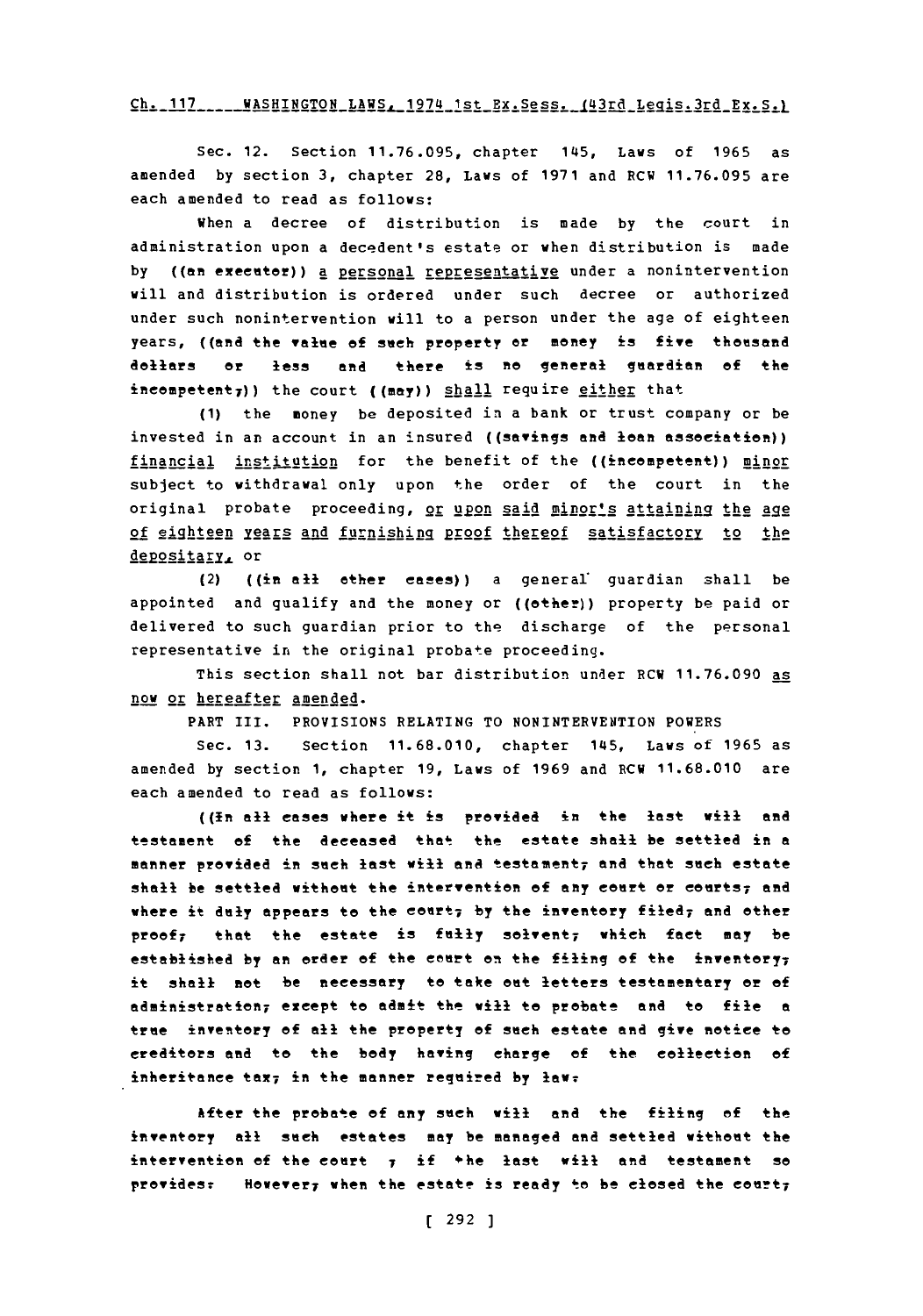### **WASHINGTON LAWS, 1974** 1st Ex.Sess. 143rdLegis.3rd **Ex.** 54 **Ch. 117**

apen applieation7 shall have authority and it shell be its **dutyy** to make and cause to be entered a decree finding and adjudging that all debts have been **paid7** finding and adjudging aise the heirs and those entitled to take under the will and distributing the property to the persons entitled theretez Sueh deeree shall be made after notice given as provided for like decrees in the estates **of** persons dying **intestater If no** application fer **a** final decree is filedy the executor shally when the administration of the estate has been eemplete&7 file **a** written decelaration to that effeety and thereupon his powers shall ceaser

The exeetor of **a** nonintervention will shall not be deemed to waive his nonintervention powers **by** obtaining any erder appointing appraisers, fixing or allowing appraiser<sup>1</sup>s fees; dispensing with appraisement<sub>7</sub> or approving or allowing crediters<sup>1</sup> elaims<sub>7</sub> not by obtaining **any** other order or deeree?)) Sub1jet to the provisions **of** this chapter, if the estate of a decedent, who died either testate or intestate, is solvent, and if the personal representative is other than a creditor of the estate not designated as executor in the decedent's will, such estate shall be managed and settled without the intervention of the court; the fact of solvency shall be established by the 9entl **of an** order **of** solvency. **An** order of solveny **%ay** be entered at the time of the appointment of the personal representative or at **gay** time thereafter where it appears to the court **by** the petition of the personal representative, or the inventory filed, and/or other proof submitted, that the estate of the decedent is solvent, and that notice of the application for an order of solvency has been given to those persons entitled thereto when required by **RCM** 11.68.040 as now or hereafter amended.

Sec. 14. Section **11.68.020,** chapter 145, Laws of **1965** and **RCN 11.68.020** are each amended to read as follows:

((In **all** eases; if the party named in such will as executor declines to execute the trust or dies or is etherwise disabled for any cause from acting as such executor; letters testamentary or of administration shall issue and the estate be settled as in other cases<sub>7</sub>)) Unless court supervision of an estate shall be specifically reguired under the terms and provisions of a will, a decedent shall be deemed to have intended any and all personal representatives named in his will to have the Power to administer his estate without the intervention of court, **and** any personal represenative **or** personal representatives named in the decedent's will shall acquire nonintervention powers without prior notice, upon meeting the eguirements of RCW **11.68.010** as now or hereafter amended.

Sec. **15.** Section **11.68.030,** chapter 145, Laws of **1965** and CW **11.68.030** are each amended to read as follows: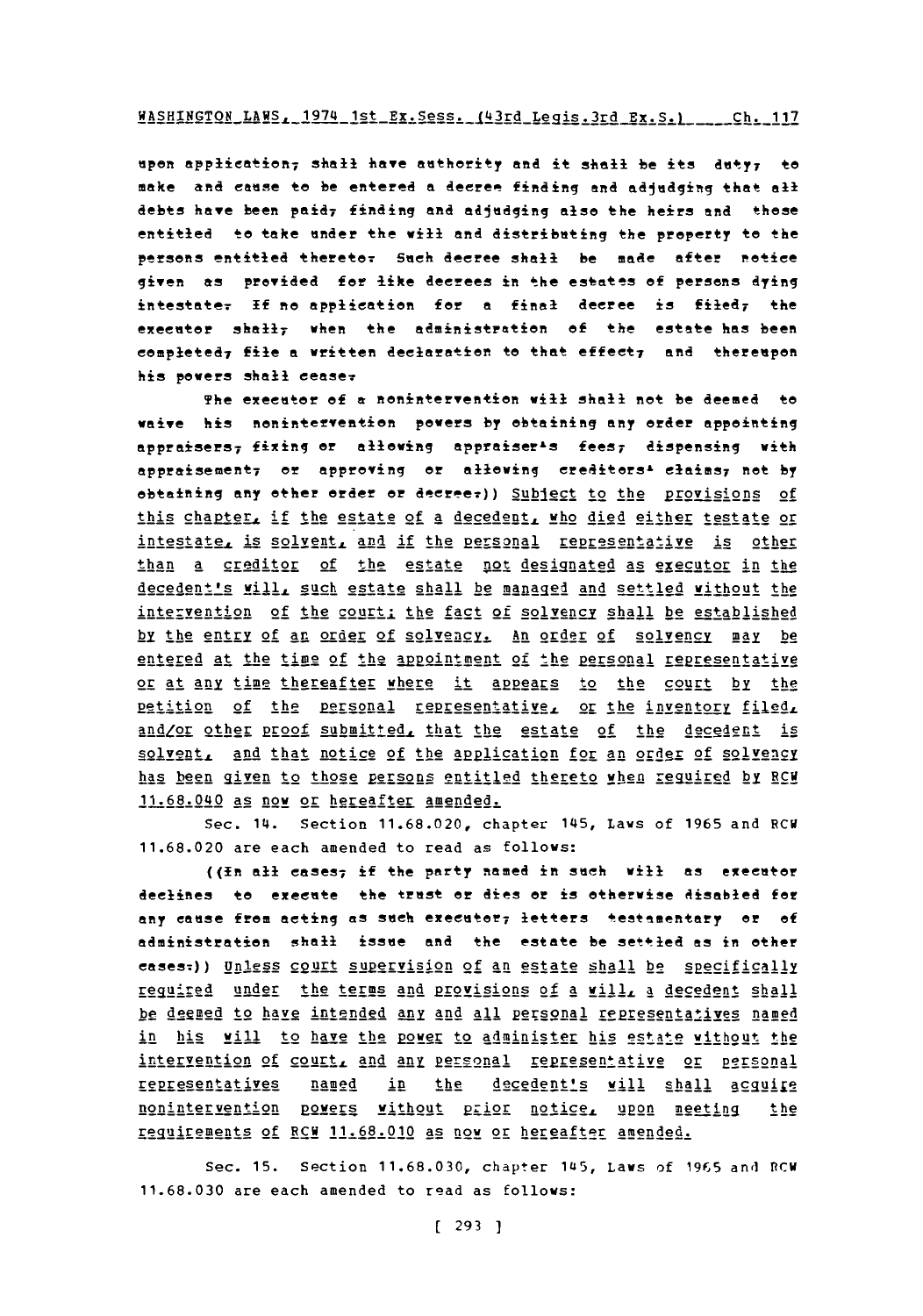### Ch. 117 \_\_\_\_\_ WASHINGTON LAWS, 1974 1st Ex. Sess. (43rd Legis.3rd Ex. S.)

((Ef the persen named in the vill fails to execute the trust faithfuilly **and** to take eare and promote the interest **of all** parties, theny upon petition of a creditor of the estate<sub>7</sub> or of any of the heirs7 or **of any** persen on behalf of any miner heir, the eourt shall eite seeh person to appear before it7 and ify **upon** hearing of the petition it appears that the trust in such will is not faithfully discharged, and that the parties interested, or any of them, have been or are about to be damaged **by** the doings of the exeeuter7 theny in the discretion of the court; administration may be had and required as is required in the administration of estates<sub>7</sub> and in all sueh eases the costs of the eitation and hearing shalk be charged against the party failing and neglecting to exceute the trust as required in the willi)) AubIgt 1o gling 2Rigr notice **when required** under RCW 11.68.040 as now or hereafter amended and the entry of an order of solvency, the personal representative, other than a creditor, of an estate of a decedent who died intestate or the personal representative, other than a creditor, with the will annexed of the estate of a decedent who died testate shall [have] the power to administer the estate without further intervention of court after the entry of an order of solvency and furnishing bond when reguired.

Sec. **16.** Section 11.68.040, chapter 145, Laws of **1965** and RCW 11.68.040 are each amended to read as follows:

((Executors acting under nonintervention wills may; if the estate has been adjudged solvent, mortgage, lease, sell, exchange, and convey the real and personal property of the testator<sub>7</sub> and borrow money on the general credit of the estate7 without an order **of** the court for that purpose and without notice; approval; or confirmation; and in **all** ether respects administer and settle the estate without the intervention of the ceurt: The other party to **any** such transaction and his successors in interest shall be entitled to have it eenelusively presumed that such transaction is necessary for the administration of the estate;))

If the decedent shall have died intestate, or the petitioning personal representative is not named in the will as such, and in either case the petitioner wishes to acquire nonintervention Povers, the personal representative shall, after filing the petition for **o14e of** solvencI1 give notice of his intention to applY to the court **fop** n2nintervention poyers to all heirs. devisees. legatees of the decedent, and all parties who have requested notice under RCM 11.28.240. who have not. in writing, either waived notice of the hearing or consented to the entry **of** an order of solvency: said gtice shall be given at least ten days prior to the date fixed **by** the personal representative for the hearing on his petition for an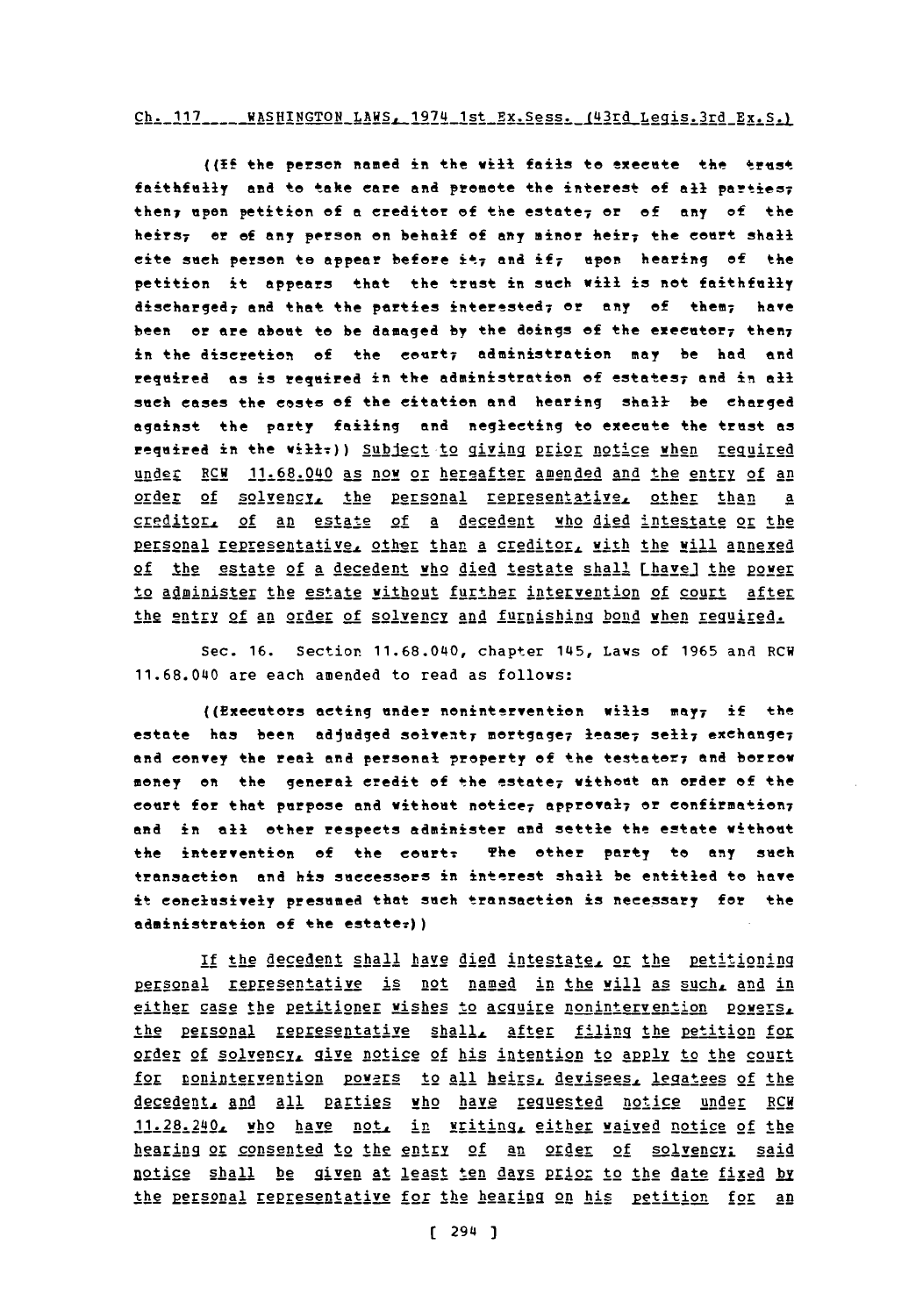**WASHINGTON LAWS, 1974 1st Ex. Sess. (43rd Legis.3rd Ex.S.)** Ch. 117

order of solvency: PROVIDED, That no prior notice of said hearing shall be required when the personal representative is:

**111** The surviving spouse of the decedent and the decedent left no issue of a **prior marriage:** or

\_(21 **A** hgk 2r trust **c2apggy** authorized to do trust business in the state of Washington.

The notice required by this section shall be sent by reqular mail And **proof of** mailing of said notice shall be **hy** affidavit filed in thg cause. Said notice shall contain the name of the decedent's estate, the probate cause number, the name and address of the personal representative, and shall state in substance as follows:

1a) The personal representative has petitioned the superior court of .......... county, statg **of** Washington for the entry **of** an order of solvency and a hearing on said petition will be held on the. **.....dgy** of . 1. at o'clock,  $-11$   $\mu$ 

(b) The petition for order of solvency has been filed with said court:

191. 22pn the entry **of** an order of solvency by the court, the personal representative will be entitled to administer and close the decedent's estate without further court intervention or supervision;

1dl Any heir, legatee, or devisee shall have the right to appear at the time of the hearing on the petition for an order of solvency to object to the granting of nonintervention powers to the personal representative.

If no notice is required, or all heirs, legatees, and devisees have either waived notice of said hearing or consented to the entry of an order of solvengy as provided in this section, the court **may** hear the petition for an order of solvency at any time.

**NEW SECTION.** Sec. **17.** There is added to chapter **11.68** RCW **a** new section to read as follows:

If at the time set for the hearing upon the petition for the entry of an order of solvency, any party entitled to notice under the provisions of RCW 11.68.040 as now or hereafter amended, shall appear and object to the granting of nonintervention powers to the personal representative **of** the estate, the court shall consider said objections, if any, and the entry of an order of solvency shall be discretionary with the court upon being satisfied **by** proof as required in RCW **11.68.010** as now or hereafter amended. Unless unrestricted nonintervention powers are directed **by** the will of the decedent, the court may restrict the powers of the personal representative in such manner as the court determines and shall thereupon restrict the powers as ordered. If no heir, legatee, or devisee of the decedent shall appear at the time of the hearing to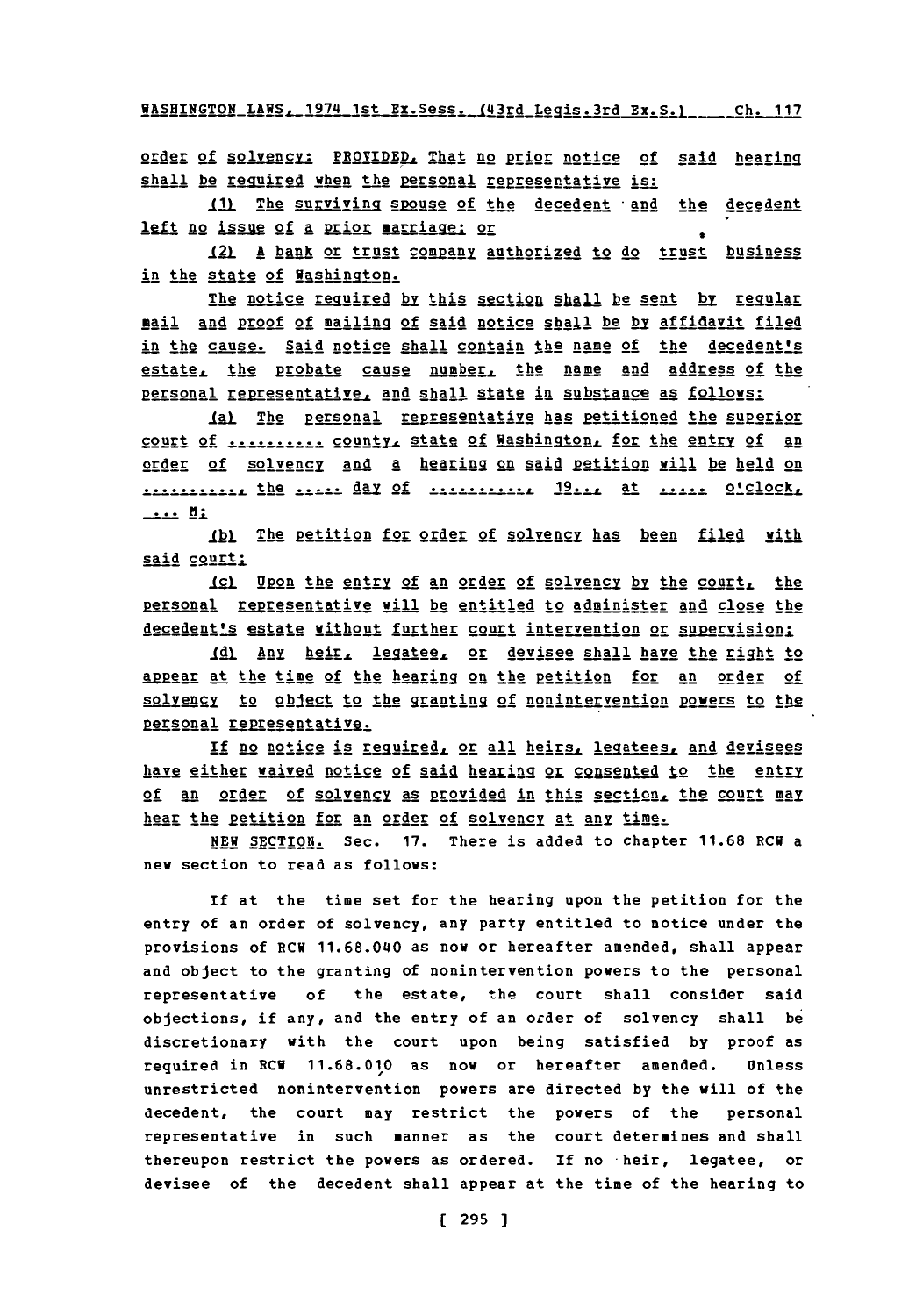#### Ch. 117 WASHINGTON LAWS, 1974 1st Ex. Sess. (43rd Legis.3rd Ex. S.)

object to the entry of an order of solvency, the court shall enter an order of solvency upon being satisfied **by** proof as required in RCW **11.68.010** as now or hereafter amended.

**NEW** 0SECTION. Sec. **18.** There is added to chapter **11.68** RCW a new section to read as follows:

If, after the entry of an order of solvency, any personal representative of the estate of the decedent shall die, resign, or otherwise become disabled from any cause from acting as the nonintervention personal representative, the successor personal representative, other than a creditor not designated as executor in the decedent's will, shall administer the estate of the decedent without the intervention of court after notice and hearing as required **by** sections **16** and **17** of this 1974 amendatory act, unless at the time **of** said hearing objections to the granting of nonintervention powers to such successor personal representative shall be made **by** an heir, legatee, devisee, or creditor of the decedent, and unless the court, after hearing said objections shall refuse to grant nonintervention powers to such successor personal representative. If no heir, legatee, devisee, or creditor of the decedent shall appear at the time of the hearing to object to the granting of nonintervention powers to such successor personal representative, the court shall enter an order granting nonintervention powers to the successor personal representative.

**NEW SECTION.** Sec. **19.** There is added to chapter **11.68** RCW a new section to read as follows:

If any personal representative who has been granted nonintervention powers fails to execute his trust faithfully or is subject to removal for any reason specified in RCW **11.28.250** as now or hereafter amended, upon petition of any unpaid creditor of the estate who has filed a claim or any heir, devisee, legatee, or of any person on behalf of any incompetent heir, devisee, or legatee, such petition being supported **by** affidavit which makes a prima facie showing of cause for removal or restriction of powers, the court shall cite such personal representative to appear before it, and if, upon hearing of the petition it appears that said personal representative has not faithfully discharged said trust or is subject to removal for any reason specified in RCW **11.28.250** as now or hereafter amended, then, in the discretion of the court said personal representative may be removed and a successor appointed with such powers as the court may determine, and in the event the court shall restrict the powers of the personal representative in any manner, it shall endorse the words "Powers restricted" upon the original order of solvency together with the date of said endorsement, and in all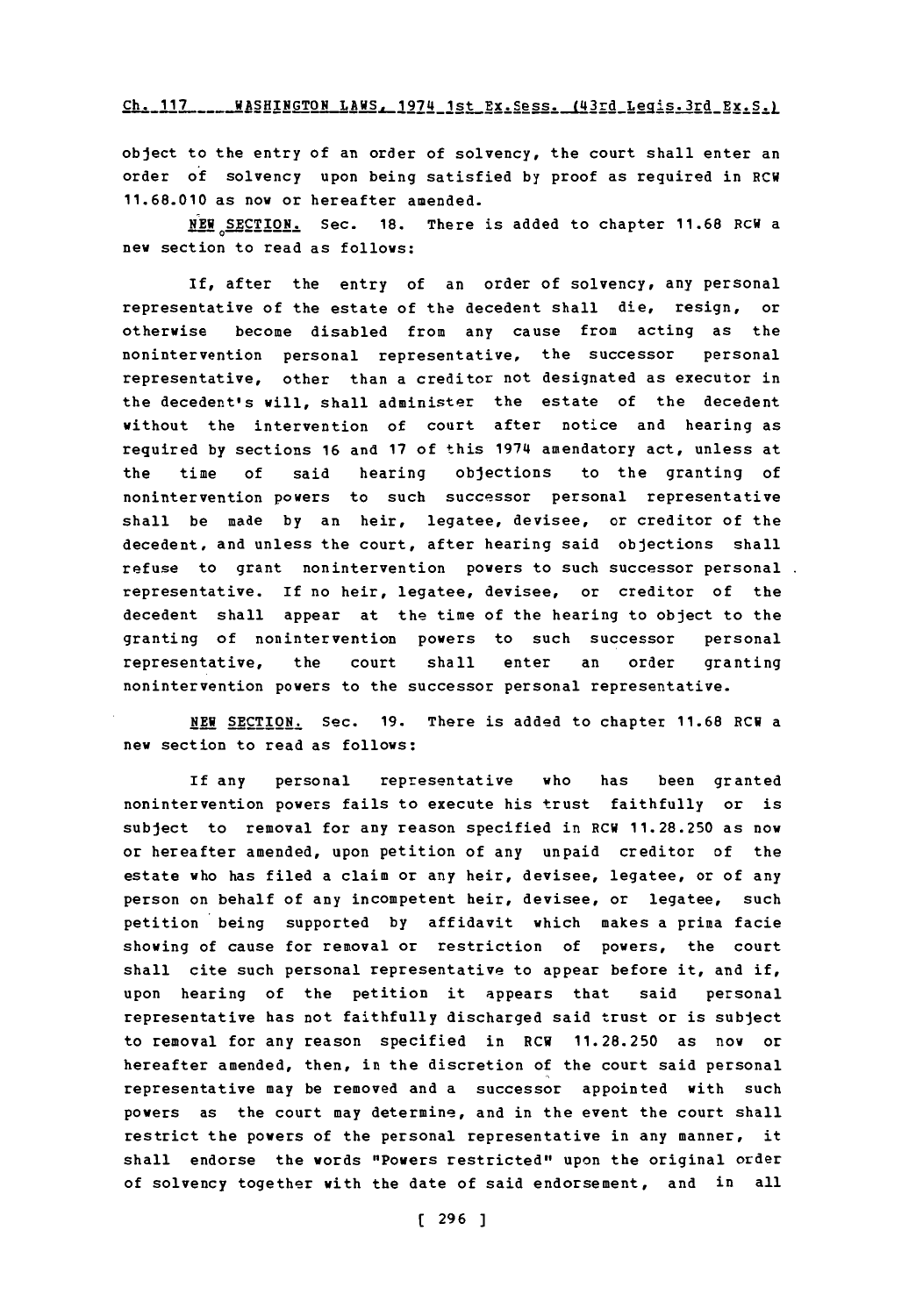**WASHINGTON\_LAWS, 1974.1st\_Ex.Sess. (43rd Legis.3rd Ex.S.) \_\_\_\_\_ Ch. 117** 

such cases the cost of the citation, hearing, and reasonable attorney's fees may be awarded as the court determines.

**NEW SECTION.** Sec. 20. There is added to chapter **11.68** RCW a new section to read as follows:

After such notice as the court may require, the order of solvency shall be vacated or restricted upon the petition of any personal representative, heir, legatee, devisee, or creditor, if supported **by** proof satisfactory to the court that said estate has become insolvent.

If, after hearing, the court shall vacate the prior order of solvency, the court shall endorse the term "Vacated" or "Powers restricted" upon the original order of solvency together with the date of said endorsement.

**NEW** SECTION. Sec. 21. There is added to chapter **11.68** RCW a new section to read as follows:

Any personal representative acting under nonintervention powers, may mortgage, encumber, lease, sell, exchange, and convey the real and personal property of the decedent, and borrow money on the general credit of the estate, without an order of court for that purpose and without notice, approval or confirmation, and in all other respects administer and settle the estate of the decedent without intervention of court. Any other party to any such transaction and his successors in interest shall be entitled to have it conclusively presumed that such transaction is necessary for the administration of the decedent's estate.

**NEW** SECTION. Sec. 22. There is added to chapter **11.68** RCW a new section to read as follows:

**(1)** When the estate is ready to be closed, the court, upon application **by** the personal representative who has nonintervention powers, shall have the authority and it shall be its duty, to make and cause to be entered a decree which either:

(a) Finds and adjudges that all approved claims of the decedent have been paid, finds and adjudges the heirs of the decedent or those persons entitled to take under his will, and distribute the property of the decedent to the persons entitled thereto; or

**(b)** Approves the accounting of the personal representative and settles the estate of the decedent in the manner provided for in the administration **of** those estates in which the personal representative has not acquired nonintervention powers.

(2) Either decree provided for in this section shall be made after notice given as provided for in the settlement of estates **by** <sup>a</sup> personal representative who has not acquired nonintervention powers. The petition for either decree provided for in this section shall state the fees paid or proposed to be paid to the personal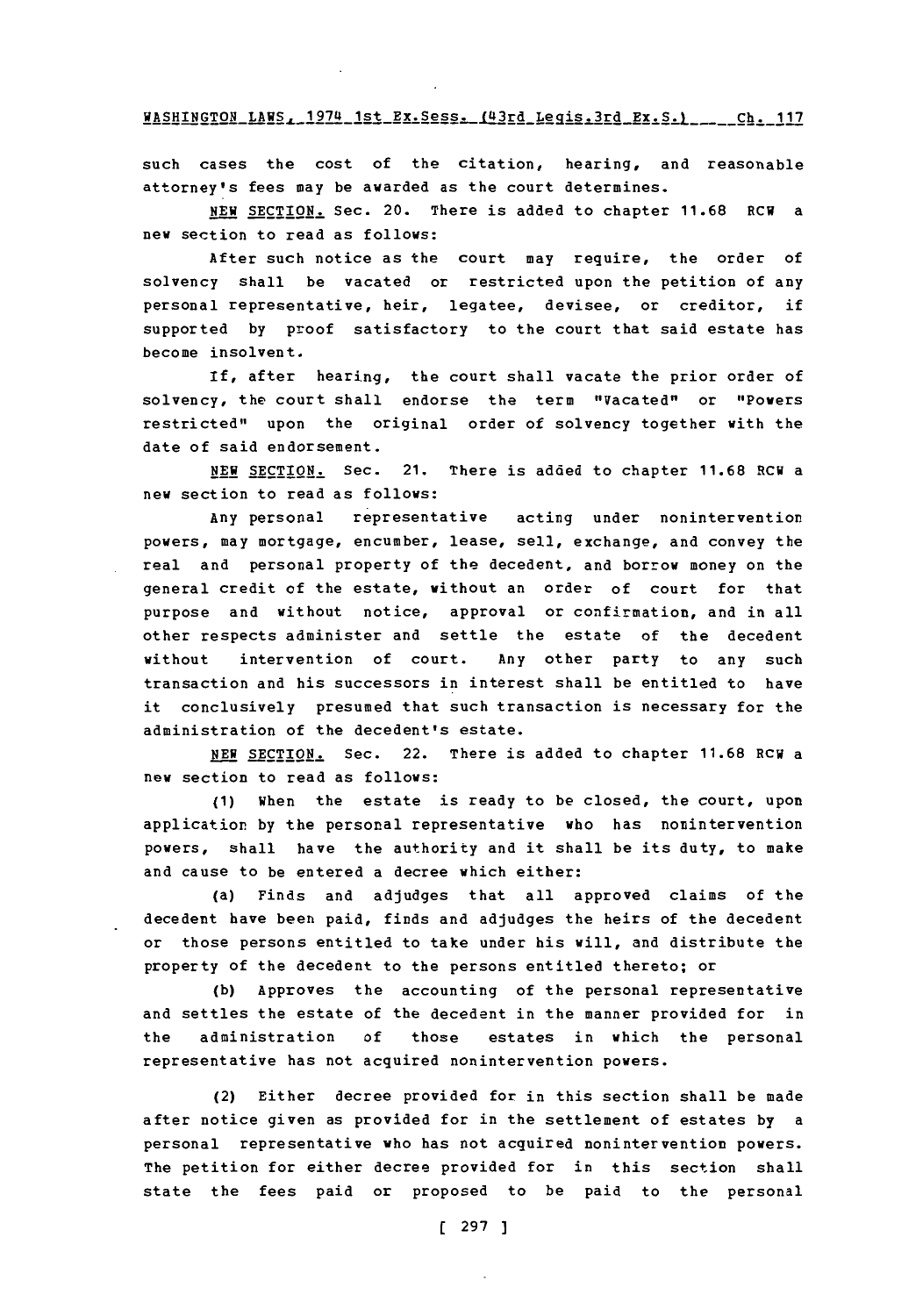### Ch. 117 \_\_\_\_\_ WASHINGTON\_LAWS. 1974\_1st Ex. Sess. (43rd Legis. 3rd Ex. S.)

representative, his attorneys, accountants, and appraisers, and any heir, devisee, or legatee whose interest in the assets of a decedent's estate would be reduced **by** the amount of said fee shall receive a copy of said petition with the notice of hearing thereon; at the request of the personal representative or any said heir, devisee, or legatee, the court shall, at the time of the hearing on either petition, determine the reasonableness of said fees. The criteria for and reasonable range **of** fees reviewed shall be as established **by** court rules issued **by** the state supreme court. Tha court shall take into consideration all criteria forming the basis for the determination of the amount of such fees as contained in the code **of** professional responsibility; in determining the reasonableness of the fees charged **by** any personal representative, accountants, and appraisers the court shall take into consideration the criteria forming the basis for the determination of attorney's fees, to the extent applicable, and any other factors which the court determines to be relevant in the determination of the amount of fees to be paid to such personal representative.

**NEW** SECTION. Sec. **23.** There is added to chapter **11.68** RCW a new section to read as follows:

If a personal representative who has acquired nonintervention powers shall not apply to the court for either final decree provided for in section 22 of this 1974 amendatory act, the personal representative shall, when the administration of the estate has been completed, file a declaration to that effect, which declaration shall state as follows:

**(1)** The date of the decedent's death, and his residence at the time of death, whether or not the decedent died testate or intestate, and if testate, the date of his last will and testament and the date of the order admitting said will to probate;

(2) That each creditor's claim which was justly due and properly presented as required **by** law has been paid or otherwise disposed of **by** agreement with the creditor, and that the amount of state inheritance or federal estate tax due as the result of the decedent's death has been determined, settled, and paid;

**(3)** The personal representative has completed the administration of the decedent's estate without court intervention, and the estate is ready to be closed;

**(4i)** If the decedent died intestate, the names, addresses (if known) , and relationship of each heir of the decedent, together with the distributive share of each said heir;

**(5)** The amount of fees paid or to be paid to each of the following: (a) Personal representative or representatives, **(b)** attorney or attorneys, (c) appraiser or appraisers, and **(d)**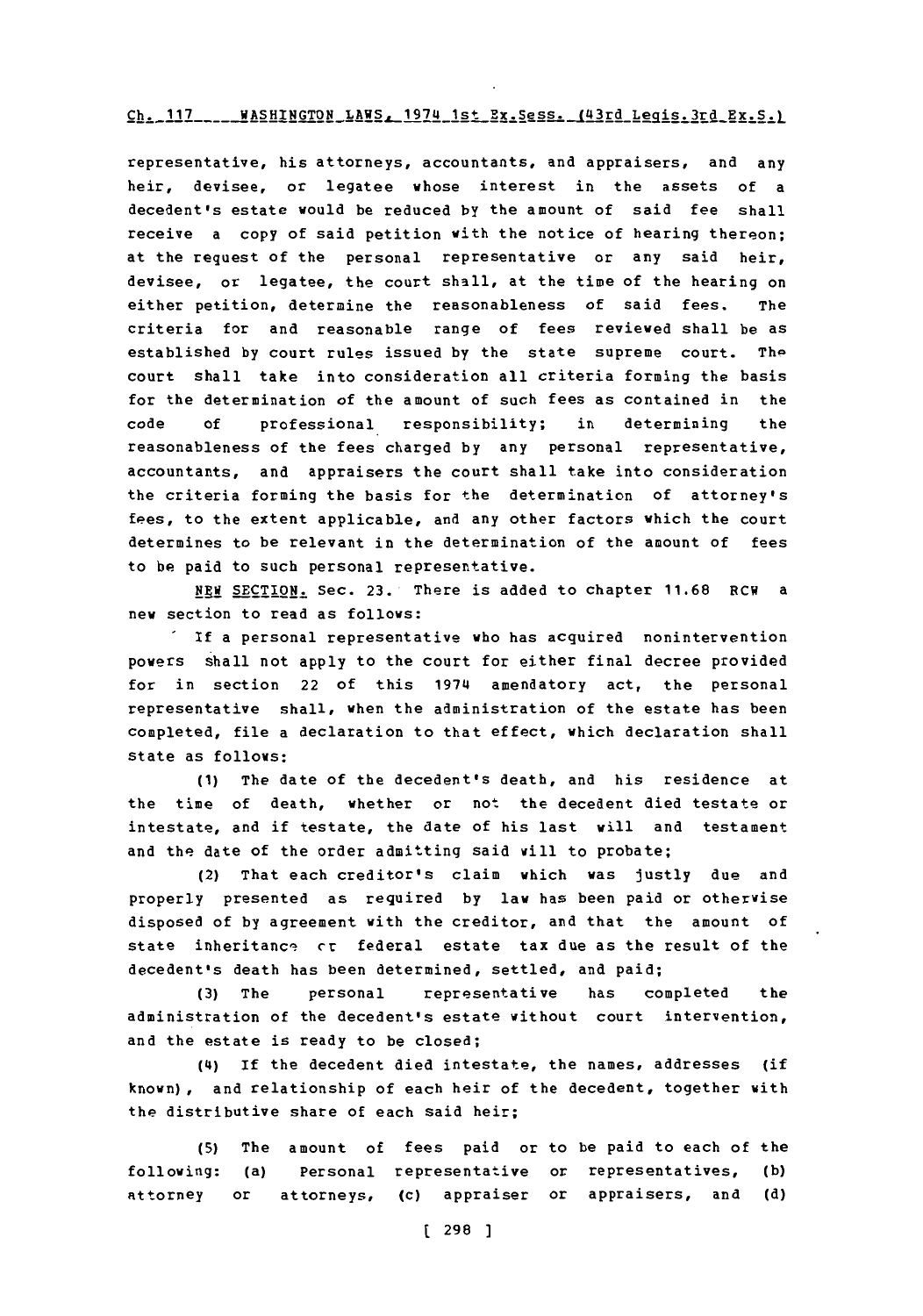accountant or accountants. That the personal representative believes said fees to be reasonable and does not intend to obtain court approval of the amount of said fees or to submit an estate accounting to the court for approval.

Subject to the requirement of notice as provided in this section, unless an heir, devisee, or legatee of a decedent shall petition the court either for an order requiring the personal representative to obtain court approval of the amount of fees paid or to be paid to the personal representative, his attorneys, appraisers, or accountants, or for an order requiring an accounting, or both, within thirty days from the date of filing a declaration of completion of probate, the personal representative will be discharged and his powers cease thirty days after the filing of said declaration of completion of probate, and said declaration of completion of probate shall, at said time, be the equivalent of the entry of a decree of distribution in accordance with the provisions of chapter **11.76** RCW for all legal intents and purposes.

Within five days of the date of the filing of the declaration of completion, the personal representative or his attorney shall mail a copy of said declaration of completion to each heir, legatee, or devisee of the decedent (who has not waived notice of said filing, in writing, filed in the cause) together with a notice which shall be as **follows:**

# NOTICE **OF** FILING OF **CAPTION** OF **CASE** DECLARATION OF COMPLETION OF PROBATE

NOTICE **IS** HEREBY GIVEN that the attached Declaration of Completion of Probate was filed **by** the undersigned in the aboveentitled court of [on] the ..... day of .........., 19..; unless you shall file a petition in the above-entitled court requesting the court to approve the reasonableness of said fees, or for an accounting, or both, and serve a copy thereof upon the personal representative or his attorney, within thirty days after the date of said filing, the amount of fees paid or to be paid will be deemed reasonable, the acts of the personal representative will be deemed approved, and the Declaration of Completion of Probate will be final and deemed the equivalent of a Decree of Distribution entered under chapter **11.76** RCW.

If you file and serve a petition with the period specified, the undersigned will request the court to fix a time and place for the hearing of said petition, and you will be notified of the time and place thereof, **by** mail, or personal service, not less than ten days before the hearing on said petition.

Dated this.......day **of............ 19...**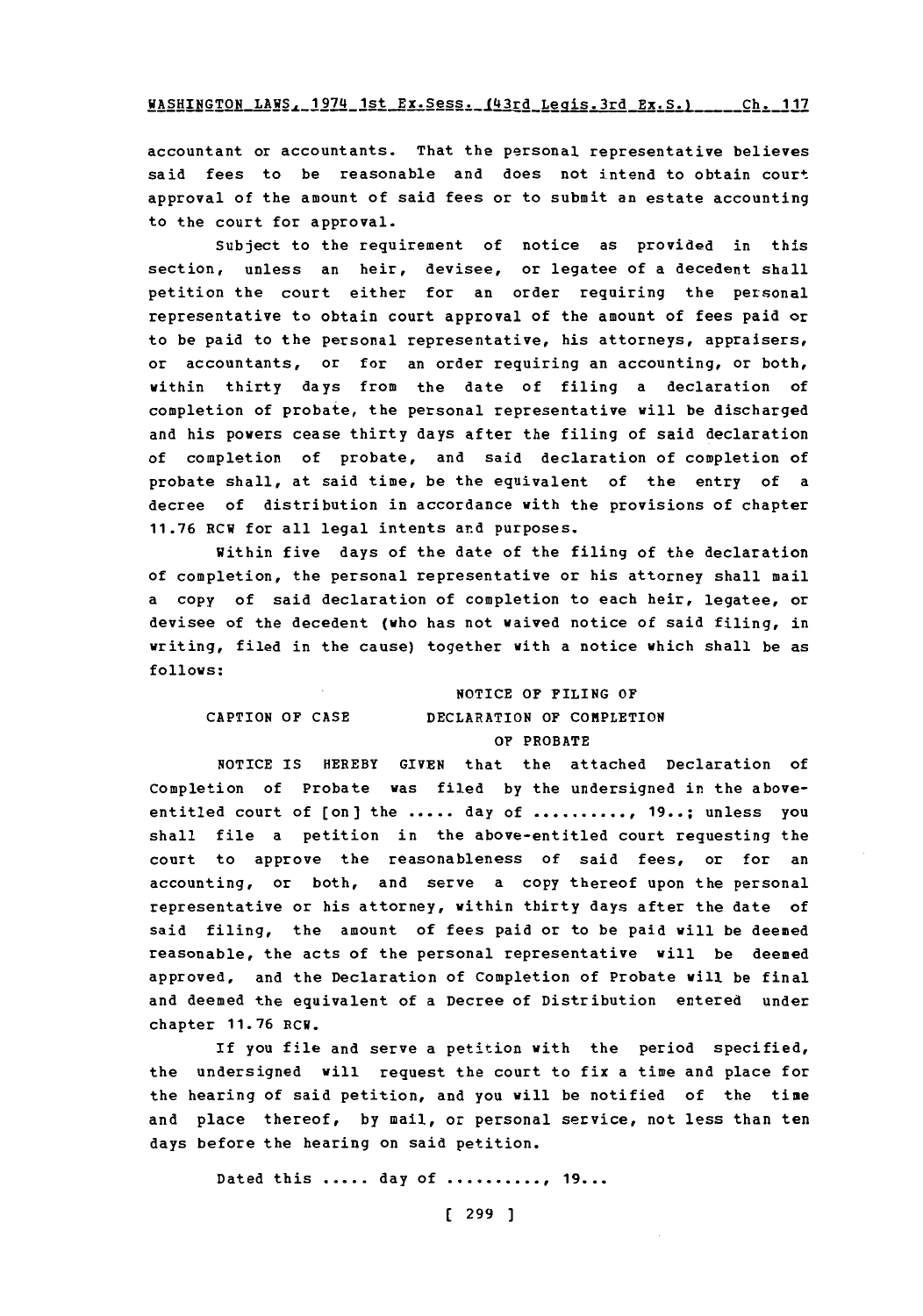**Ch. 117** WASHINGTON **LAWS.** 1974 1st Ex.Se ss. (43rd Leqis.3rd Ex. S.)

Personal Representative

If all heirs,<sup>9</sup> devisees, and legatees of the decedent shall waive, in writing, the notice required **by** this section, the personal representative shall be discharged and the declaration of completion of probate will become effective as a decree of distribution upon the date of filing thereof.

**NEW SECTION.** Sec. 24. There is added to chapter **11.68** RCW a new section to read as follows:

**A** personal representative who has acquired nonintervention powers in accordance with this chapter shall not be deemed to have waived his nonintervention powers **by** obtaining any order or decree during the course of his administration of the estate.

Sec. **25.** Section **11.28.070,** chapter 145, Laws of **1965** and RCW **11.28.070** are each amended to read as follows:

Administrators with the will annexed shall have the same authority as the executor named in the will would have had, and their acts shall be as effectual for every purpose: PROVIDED, That they shall not lease, mortgage, pledge, exchange, sell, or convey any real or personal property of the estate except under order of the court and pursuant to procedure under existing laws pertaining to the administration of estates in cases of intestacy, unless the powers expressed in the will are directory and not discretionary, or said administrator with will annexed shall have obtained nonintervention powers as provided in chapter 11.68 RCW.

Sec. **26.** Section **11.28.280,** chapter 145, Laws of **1965** and RCW **11.28.280** are each amended to read as follows:

**if** the personal representative of an estate dies, resigns, or the letters are revoked before the settlement of the estate, letters of administration of the estate remaining unadministered shall be granted to those to whom administration would have been granted if the original letters had not been obtained, or the person obtaining them-had renounced administration, and the administrator de bonis non shall perform like duties and incur like liabilities as the former personal representative, and shall serve as administrator with will annexed de bonis non in the event a will has been admitted to probate. Said administrator de bonis non may, upon satisfying the reguirements and complying with the procedures provided in chapter **11.68 RCMF.** administer the estate **of** the decedent without the intervention of court.

PART IV. PROVISIONS **RELATING** TO ADJUDICATIONS OF **TESTACY** OR

INTESTACY **AND** HEIRSHIP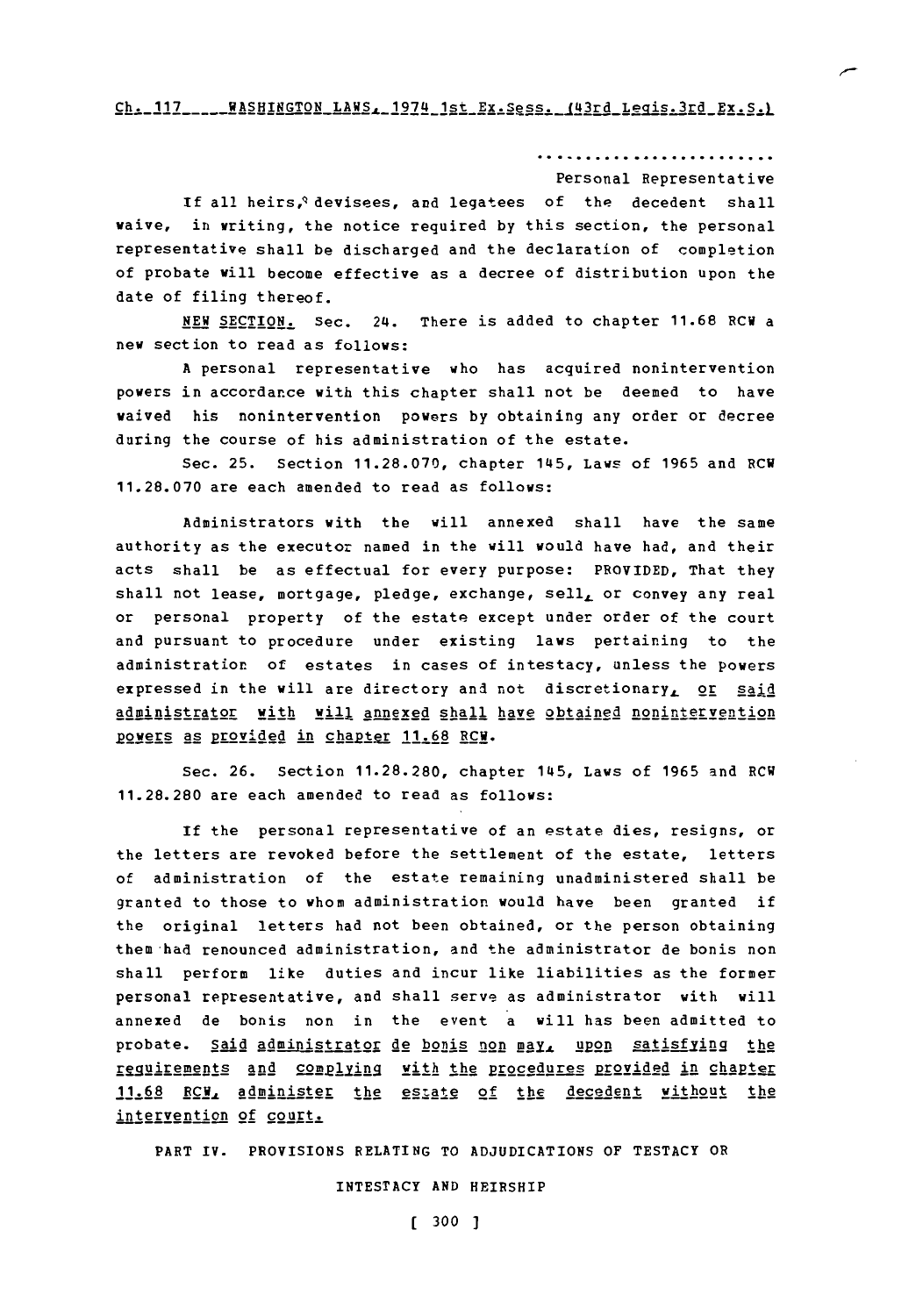**WASHINGTON LAWS, 1974 1st Ex. Sess. (43rd Legis. 3rd Ex. S.) Ch. 117** 

Sec. **27.** Section 11.20.020, chapter 145, Laws of **1965** as amended **by** section **1,** chapter **126,** Laws of **1969 ex.** sess. and RCW 11.20.020 are each amended to read as follows:

**(1)** Applications for the probate of a will and for letters testamentary, or either, may be made to the judge of the court having jurisdiction and the court may immediately hear the proofs and either probate or reject such will as the testimony may justify. Upon such hearing the court shall make and cause to be entered a formal order, either establishing and probating such will, or refusing to establish and probate the same, and such order shall be conclusive except in the event of a contest of such will as hereinafter provided. **All** testimony in support of the will shall be reduced to writing, signed **by** the witnesses, and certified **by** the judge of the court. **If** the application for probate of a will does not request the appointment of a personal representative and the court enters an adjudication of testacy establishing such will no further administration shall be reguired except as commenced pursuant to section 32 of this 1974 amendatory act.

(2) In addition to the foregoing procedure for the proof of wills, any or all of the attesting witnesses to a will may, at the request of the testator or, after his decease, at the request of the executor or any person interested under it, make an affidavit before any person authorized to administer oaths, stating such facts as they would be required to testify to in court to prove such will, which affidavit may be written on the will or may be attached to the will or to a photographic copy of the will. The sworn statement of any witness so taken shall be accepted by <sup>+</sup>he court as if it had been taken before the court.

Sec. **28.** Section **11.28.010,** chapter 145, Laws of **1965** and RCW **11.28.010** are each amended to read as follows:

After ((probate of any will)) the entry of an order admitting a will to probate and appointing a personal representative, or personal representatives, letters testamentary shall be granted to the persons therein appointed executors. If a part of the persons thus appointed refuse to act, or **be** disqualified, the letters shall be granted to the other persons appointed therein. **If** all such persons refuse to act, letters of administration with the will annexed shall be granted to the person to whom administration would have been granted if there had been no will.

Sec. **29.** Section **11.28.110,** chaoter 145, Laws of **1965** and **RCV 11.28.110** are each amended to read as follows:

Application for letters of administration, or, application for an adjudication of intestacy and heirship without the issuance of letters of administration shall be made **by** petition in writing,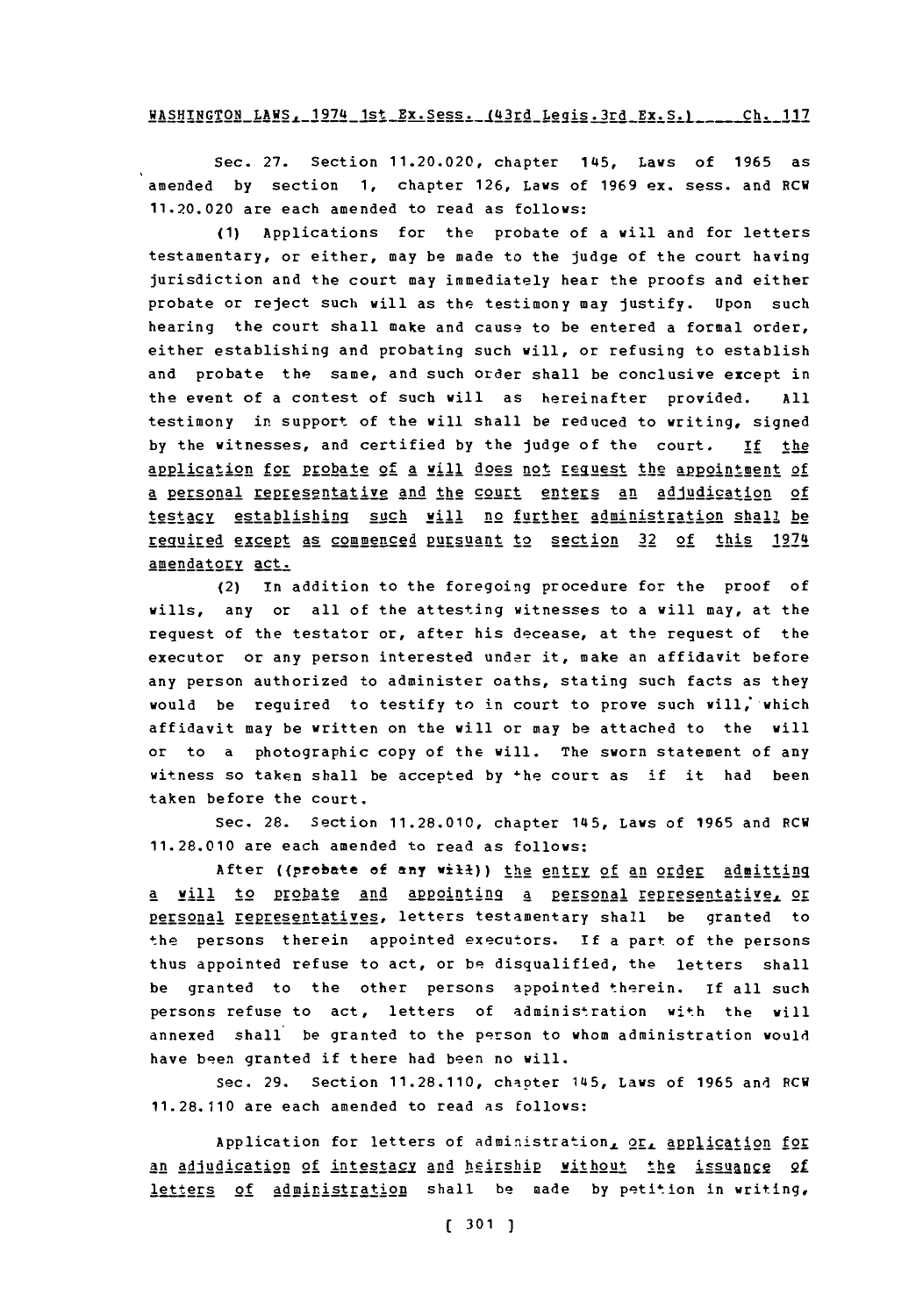# Ch. 117 **12 8 WASHINGTON LAWS, 1974 1st Ex. Sess. (43rd Legis.3rd Ex. S.)**

signed and verified **by** the applicant or his attorney, and filed with the court, which petition shall set forth the facts essential to giving the court jurisdiction of the case, and state, if known, the names, ages and ((residences)) addresses of the heirs of the deceased and that the deceased died without a will. If the application for an adjudication of intestacy and heirship does not request the appointment of a personal representative and the court enters an adjudication of intestacy no further administration shall be required 2-3222 as set1 forfth in §2ction **31** of this **1974** amendatory act.

Sec. **30.** Section **11.28.237,** chapter 145, Laws of **1965** as amended **by** section 2, chapter **70,** Laws of **1969** and RCW **11.28.237** are each amended to read as follows:

Within twenty days after appointment, the personal representative of the estate of a decedent shall cause written notice of his said appointment, and of the pendency of said probate proceedings, to be served personally or mailed to each heir, legatee and devisee of the estate whose names and addresses are known to him, and proof of such mailing shall be made **by** affidavit and filed in the cause.

**NEW** SECTION. Sec. **31.** There is added to chapter 11.28 RCW a new section to read as follows:

**if** no personal representative is appointed to administer the estate of a decedent, the person obtaining the adjudication of testacy, or intestacy and heirship, shall, cause written notice of said adjudication to be mailed to each heir, legatee, and devisee of the decedent, which notice shall contain the name of the decedent's estate and the probate cause number, and shall:

**(1)** State the name and address of the applicant;

(2) State that on the........day **of............. 19..,** the applicant obtained an order from the superior court **of...........** county, state of Washington, adjudicating that the decedent died intestate, or testate, whichever shall be the case;

**(3)** In the event the decedent died testate, enclose a copy of his will therewith, and state that the adjudication of testacy will become final and conclusive for all legal intents and purposes unless any heir, legatee, or devisee of the decedent shall contest said will within four months after the date the said will was adjudicated to be the last will and testament of the decedent;

(4) In the event that the decedent died intestate, set forth the names and addresses of the heirs of the decedent, their relationship to the decedent, the distributive shares of the estate of the decedent which they are entitled to receive, and that said adjudication of intestacy and heirship shall become final and conclusive for all legal intents and purposes, unless, within four

**( 302 ]**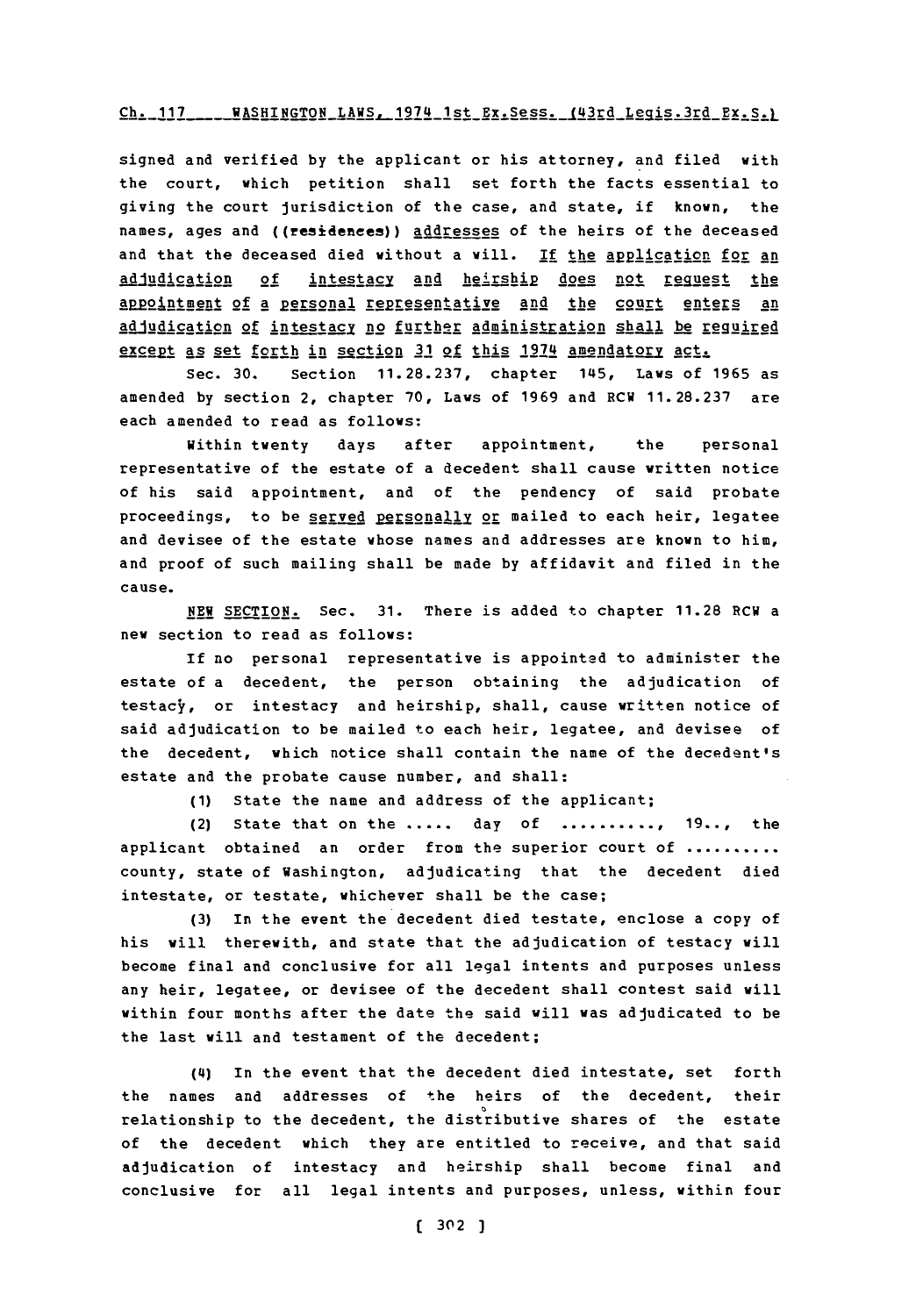WASHINGTON LAWS, 1974 1st Ex. Sess. (43rd Legis.3rd Ex. S.) Ch. 117

months of the date of said adjudication of intestacy, a petition shall be filed seeking the admission of a will of the decedent for probate, or contesting the adjudication of heirship.

Notices provided for in this section may be served personally or sent **by** regular mail, and proof of such service or mailing shall be made **by** an affidavit filed in the cause.

**NEW SECTION.** Sec. **32.** There is added to chapter **11.28** RCW a new section to read as follows:

Unless, within four months after the entry of the order adjudicating testacy or intestacy and heirship, and the mailing of the notice required in section **31** of this 1974 amendatory act any heir, legatee or devisee of the decedent shall offer a later will for probate or contest an adjudication of testacy in the manner provided in this title for will contests, or offer a will of the decedent for probate following an adjudication of intestacy and heirship, or contesting the determination of heirship, an order adjudicating testacy or intestacy and heirship without appointing a personal representative to administer a decedent's estate shall, as to those persons **by** whom notice was waived or to whom said notice was mailed, be deemed the equivalent of the entry of a final decree of distribution in accordance with the provisions of chapter **11.76** RCW for the purpose of:

**(1)** Establishing the decedpent's will as his last will and testament and persons entitled to receive his estate thereunder; or

(2) Establishing the fact that the decedent died intestate, and those persons entitled to receive his estate as his heirs at law.

The right of an heir, legatee, or devisee to receive the assets of a decedent shall, to the extent otherwise provided **by** this title, be subject to the prior rights of the decedent's creditors and of any persons entitled to a homestead award or award in lieu of homestead or family allowance, and nothing contained in this section shall be deemed to alter or diminish such prior rights, or to prohibit any person for good cause shown, from obtaining the appointment of a personal representative to administer the estate of the decedent after the entry of an order adjudicating testacy or intestacy and heirship. However, if the petition for letters testamentary or of administration shall be filed more than four months after the date of the adjudication of testacy or of intestacy and heirship, the issuance of such letters shall not affect the finality of said adjudications.

PART V. PROVISIONS RELATING TO **CREDITOPS** CLAIMS

Sec. **33.** Section 11.4J0.010, chapter **1U5,** Laws of **1965** as amended **by** section **7,** chapter **168,** Laws of **1967** and RCW 11.40O.010 are each amended to read as follows: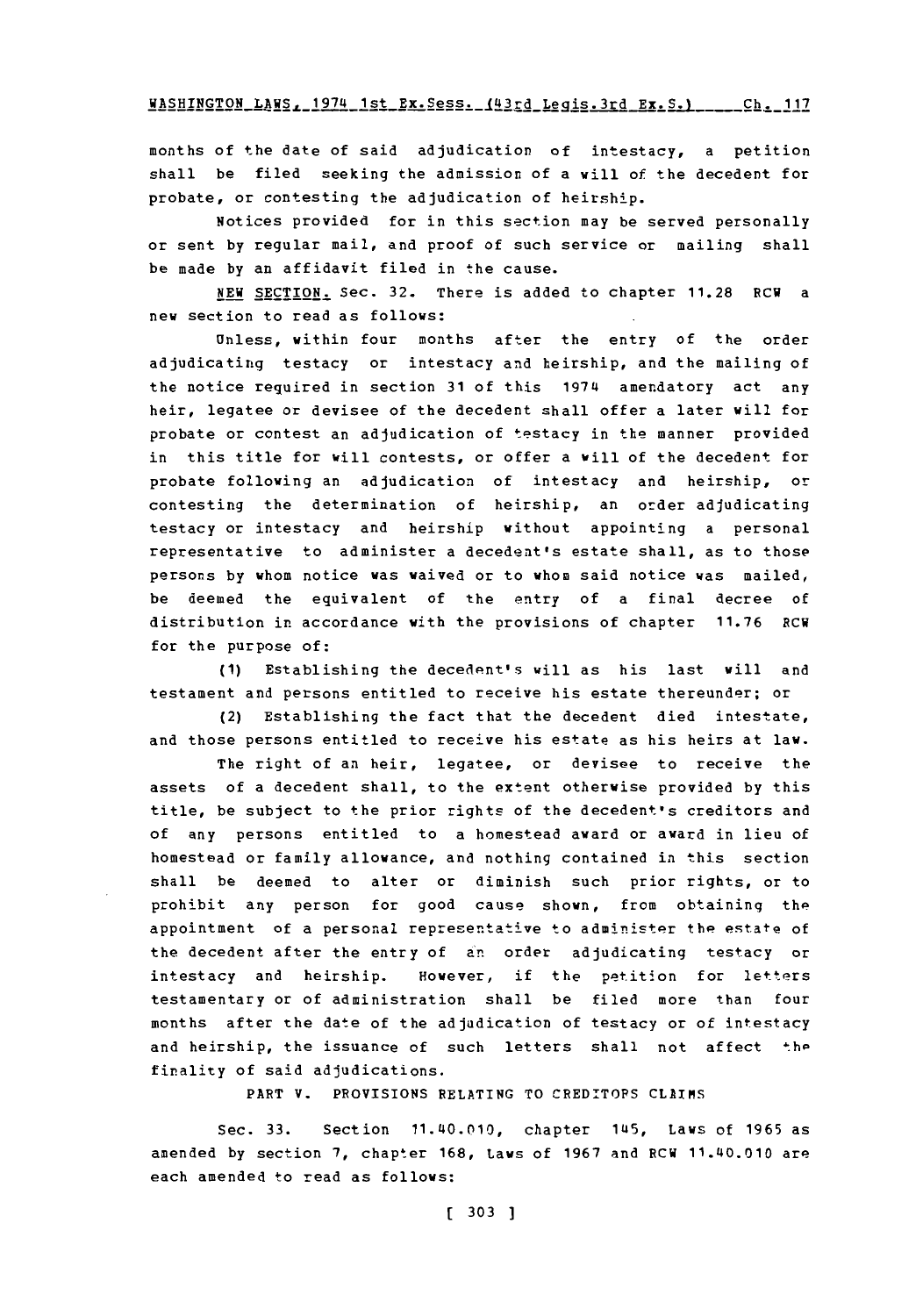#### $Ch. 117$  WASHINGTON LAWS,  $1974$  1st Ex. Sess. (43rd Legis.3rd Ex. S.)

Every personal representative shall, immediately after his appointment, cause to **be** published in a legal newspaper published in the county in which the estate is being administered, a notice that he has been appointed and has qualified as such personal representative, and therewith a notice to the creditors of the deceased, requiring all persons having claims against the deceased to serve the same on the personal representative or his attorney of record, and file an executed copy thereof with the clerk of the court, ((together with proof of such service<sub>7</sub>)) within four months after the date of the first publication of such notice or within four months after the date of the filing of the copy of said notice to creditors with the clerk of the court, whichever is the later. Such notice shall be published once in each week for three successive weeks and a copy of said notice shall be filed with the clerk of the court. If a claim be not filed within the time aforesaid, it shall be barred, except under those provisions included in RCW 11.40.011. Proof **by** affidavit of the publication of such notice shall be filed with the court **by** the personal representative. in cases where all the property is awarded to the widow, husband, or children as in this title provided, the notice to creditors herein provided for may be omitted.

Sec. 34. Section 11.40.020, chapter 145, Laws of **1965** and RCW 11.40.020 are each amended to read as follows:

Every claim **((served and** filed **as** above provided shall be sapported **by** the affidavit **of** the elaimant that the amount is **juistly** due, that no payments have been made thereon, and that there are no offsets **to** the same to the knowledge **of** the elimant)) shall **be** signed by the claimant, or his attorney, or any person who is authorized to sign claims on his, her, or its behalf, and shall contain the following information:

Il The name and address of the claimant:

12) The name, business address (if different from that of the claimantl, and nature of authority of any person signing the claim on behalf of the claimant:

**13) A** written statement of the facts or circumstances constituting the basis upon which the claim is submitted:

141 The amount of the claim:

IS) If the claim is secured, unliguidated or contingent, or not ret due, the nature of the security, the nature of the uncertainty, and due date of the claim: PROVIDED HOWEVER, That failure to describe correctly the security, nature of any Uncert aint., or the due date of a claim not yet **dueg, if** such failure is not substantially misleading, does not invalidate the presentation made.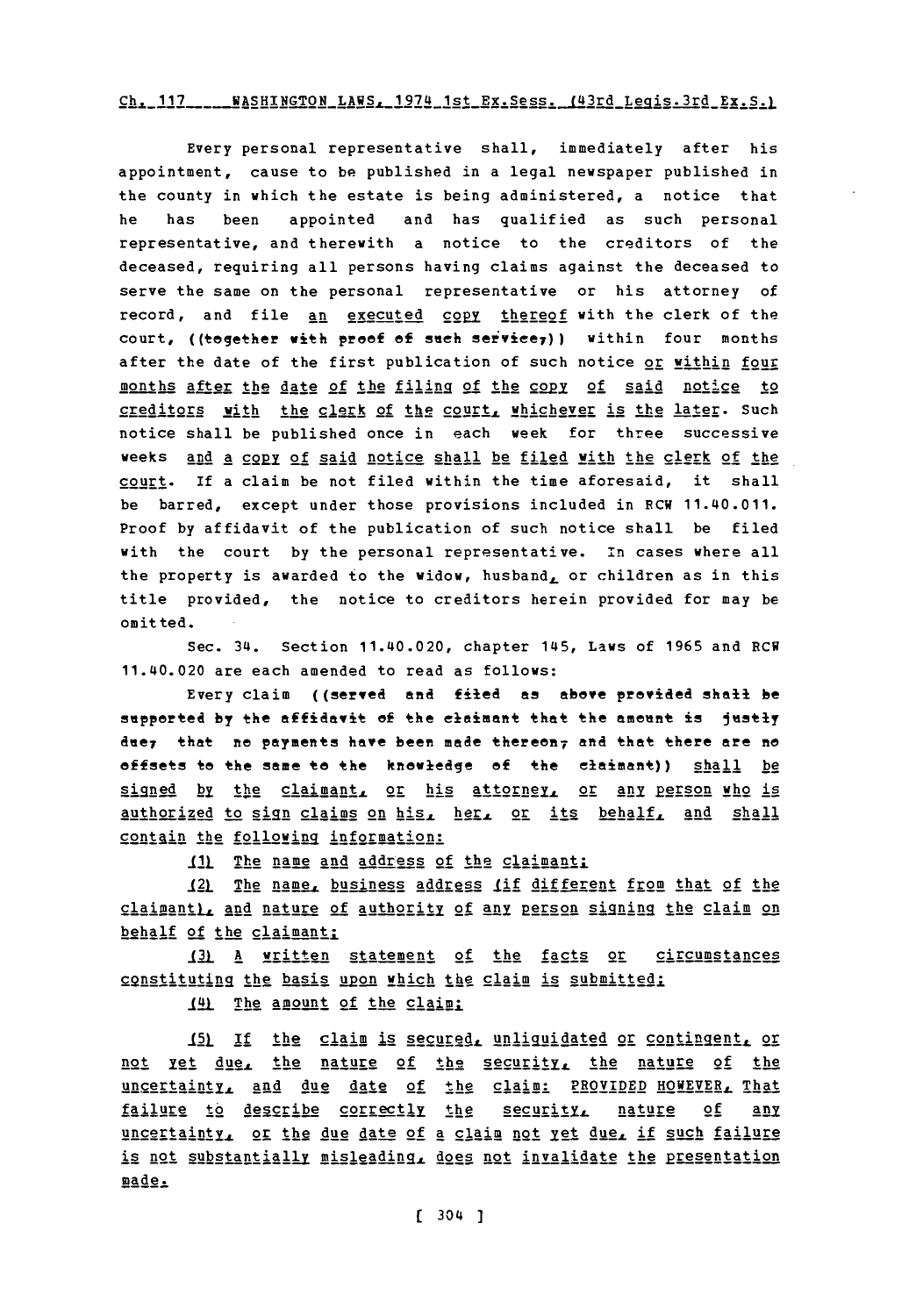Claims need not **be** suppoted **by** Affidavit.

Sec. **35.** Section 11.40.030, chapter 145, Laws **of 1965** and RCW 11.40.030 are each amended to read as follows:

((When **a** claim; **accompanied by the** affidavit required in REW 14:40792e has been served and filedy it shall be the dty **of** the personal representative to indorse thereon his allowance or rejection; with the day and date thereof: If he allow the claim; it shall be presented to the judge of the court; who shall in the same manner inderse en it his allovance or rejection7 or he may **by** order **aliow** or reject the elaim **if** the personal representative reject the claim in whole or in party he shall notify the claimant forthwith of said rejection and file in the office **of** the clerk an affidavit showing such notification and the date thereof. Such notification shall be **by** personal service or registered or eartified mail and shall state that the holder of the rejected elaim must bring suit in the proper court against the personal representative within thirty days after notification of the rejection<sub>7</sub> otherwise the claim shall be forever barred:

**if** the personal representative shall neglect for the period **of** sixty **days** after service upon his or his attorney to act upon any such elaimy the claimant may take the matter **up** before the court and the eourt may require the personal representative to act **an** such claim and in its discretion may impose costs and attorney<sup>1</sup>s fees<sub>7</sub>)) Unless the personal representative shall, within six months after the date of first publication of notice to creditors, have obtained an order extending the time for his allowance or rejection of claims timely and properly served and filed, all claims presented within the time and in the manner provided in RCW 11.40.010 and 11.40.020 as now or hereafter amended, shall be deemed allowed and may not thereafter **be rejected, unless the personal representative shall, within six** months after the date of first **publication of notice to cred itors, or** any extended time, notify the claimant of its rejection, in whole or in part: if the personal representative shall reject the claim, in whole or in **part,** he shall notify the claimant of said rejgcion and file in the office of the clerk, an affidavit showing such notification and the date thereof. Said notification shall be by prsonal service or certified mail addressed to the claimant at his address as stated in the claim: if a oerson other than the claimant shall have signed said claim for or on behalf of the claimant, and said person's business address as stated in said claim is different from that of the claimant, notification of rejection shall also be made by personal service or certified mail upon said person; the date **of** the postmark shall be the date of notification. The notification **of** reection shall advise the claimantz and the person making glaim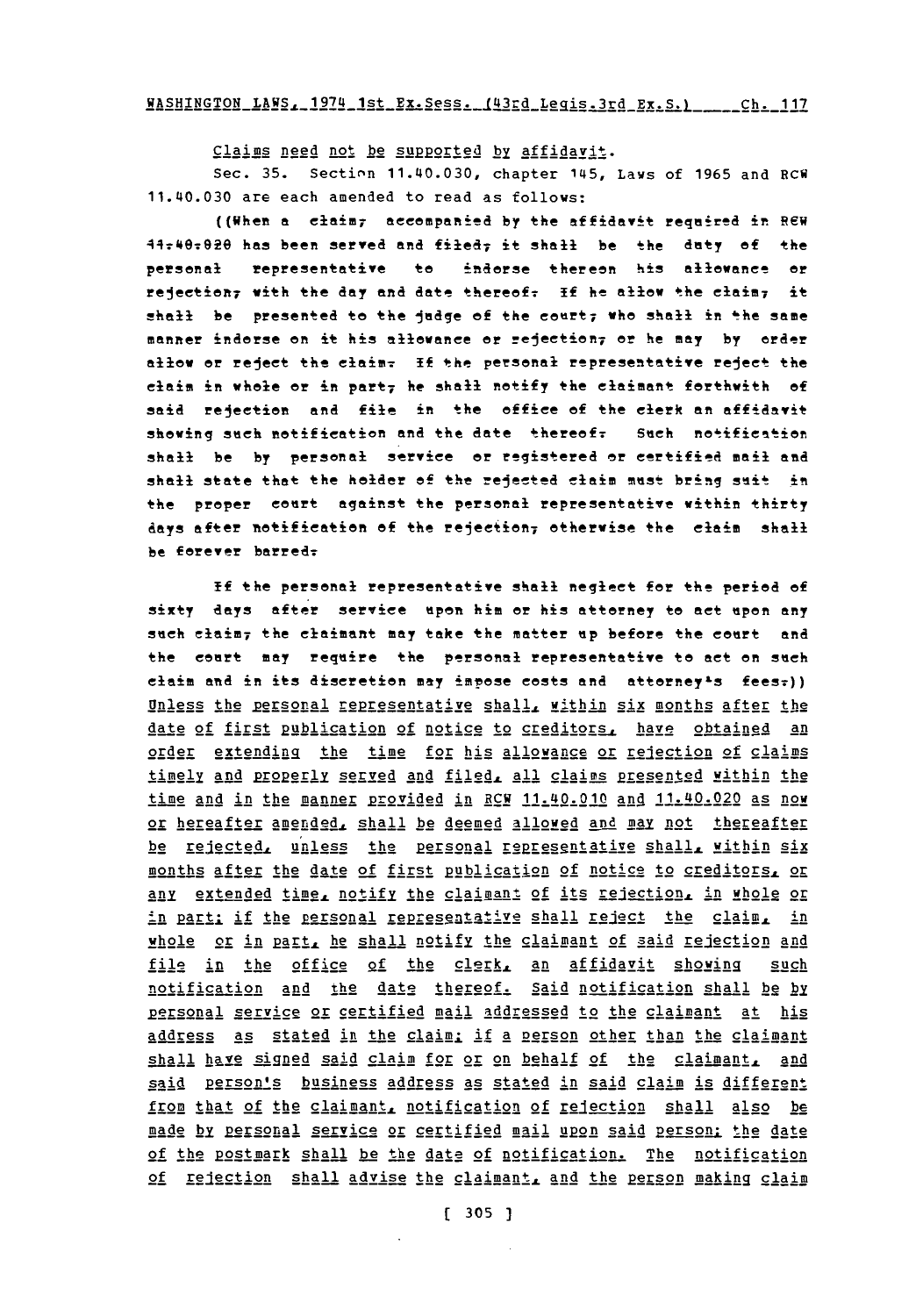Ch. 117 WASHINGTON LAWS, 1974 1st Ex.Sess, 143rd Legis.3rd Ex.S.)

on his, her or its behal f. if anyz that the claimant must bring **Euit** in the proper court against the personal representative within thirty days after notification of rejection or before expiration of the time for serving **and** filing claims against the e state, whichever Period is longer, and that otherwise the claim will be forever barred.

The personal representative may, either before or after Egiglion of any claim compromise said claim,~ whether due or **no~x** absolute or contingent, liguidated or unliguidated, if it appears to the personal representative that such compromise is in the best interests of the estate.

Sec. **36.** Section, 11.40.040, chapter 145, Laws of **1965** and RCW 11.40.040 are each amended to read as follows:

Every claim which has been allowed **by** the personal representative ((and the said judge7)) shall be ranked among the acknowledged debts of the estate to be paid in the course of administration.

Sec. **37.** Section 11.40.060, chapter 145, Laws of **1965** and RCW 11.40.060 are each amended to read as follows:

When-a claim is rejected **by** ((eithef)) the personal representative ((or the court)), the holder must bring suit in the proper court against the personal representative within thirty days after notification of the rejection or before expiration of the time **for serving and filing claims against the estate, whichever period is** longer, otherwise the claim shall be forever barred.

Sec. **38.** Section 11.40.110, chapter 145, Laws of **1965** and RCW 11.40.110 are each amended to read as follows:

Whenever any claim shall have been filed and presented to a personal representative ((and the court)), and a part thereof shall be allowed, the amount of such allowance shall be stated in the indorsement. If the creditor shall refuse to accept the amount so allowed in satisfaction of his claim, he shall recover no costs in any action he may bring against the personal representative unless he shall recover a greater amount than that offered to be allowed, exclusive of interest and costs.

PART VI. PROVISIONS RELATING TO **BANKS,** TRUST COMPANIES,

**ACCOUNTS**

Sec. **39.** Section **30.20.020,** chapter **33,** Laws of **1955** as amended **by** section 2, chapter 280, Laws **Of 1961** and RCW **30.20.020** are each amended to read as follows:

On the death of any depositor of any bank or trust company, such bank or trust company may pay to the surviving spouse, the moneys in said bank or trust company on deposit to the credit of said deceased depositor in cases where the amount of deposit does not exceed the sum of one thousand dollars upon receipt of an affidavit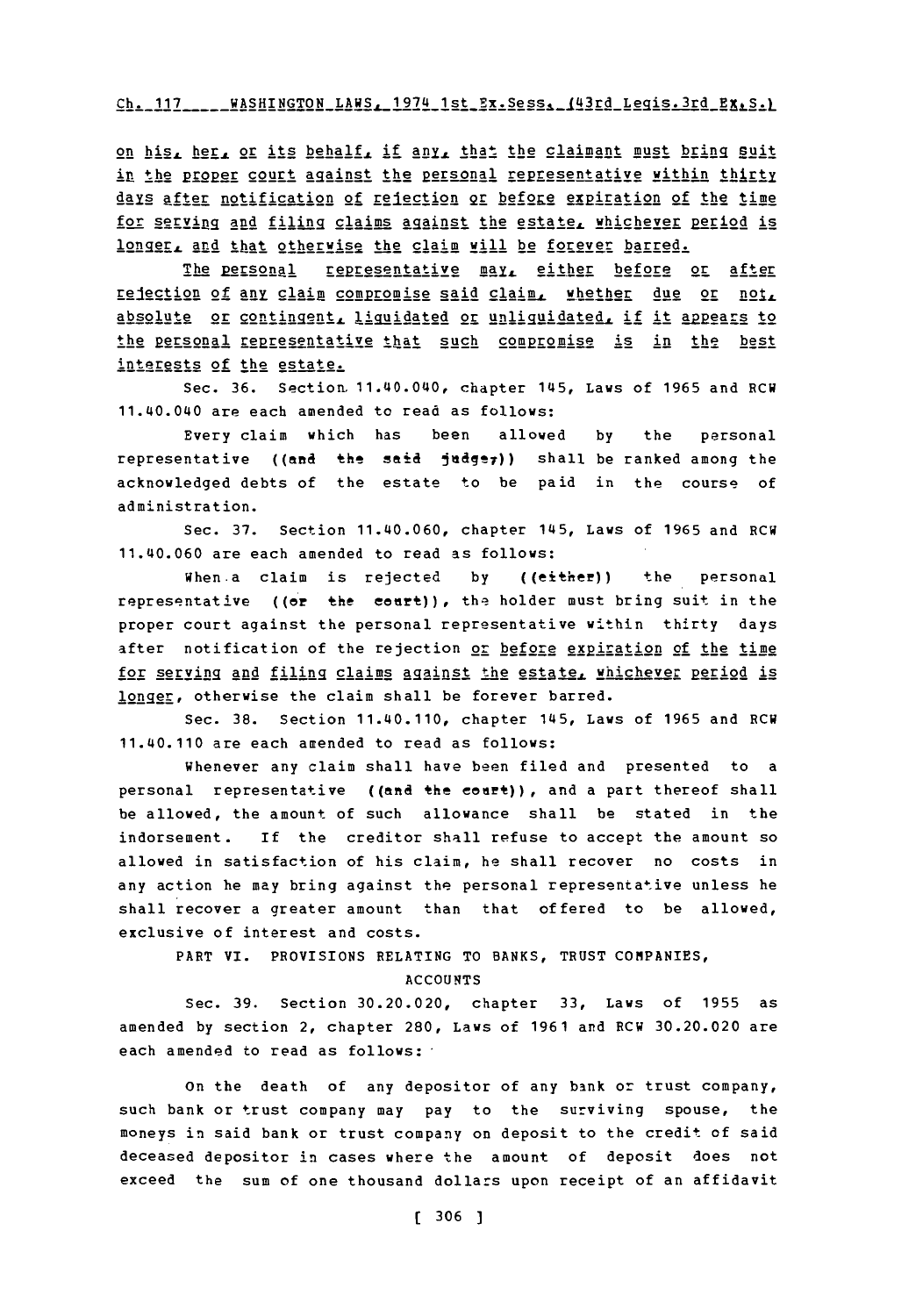# **WASHINGTON LAWS. 1974** 1St Ex.Sess.\_ 13rdLeaqis.3rd **Ex.S.1L\_ Ch. 117**

from the surviving spouse, to the effect that the depositor died ((intestate)) and no executor or administrator has been appointed for the depositor's estate, and the depositor had on deposit in ((all banks and trust companies within the state of Washington)) said bank or trust company money not exceeding the sum of one thousand dollars. The payment of such deposit made in good faith to the spouse making the affidavit shall he a full acquittance and release of the bank for the amount of the deposit so paid.

**No** probate proceeding shall be necessary to establish the right of said surviving spouse to withdraw said deposits upon the filing of said affidavit: PROVIDED, HOWEVER, Whenever an administrator is appointed in an estate where a withdrawal of deposits has been had in compliance with this section, the spouse so withdrawing said deposits shall account for the same to the administrator. The bank or trust company may also pay out the moneys on deposit to the credit of the deceased upon presentation of an affidavit as provided in section 4 of this 1974 amendatory act.

Sec. 40. Section **32. 12.020,** chapter **13,** Laws of **1955** as last amended **by** section **2,** chapter **55,** Laws of **1969** and RCW **32.12.020** are each amended to read as follows:

The sums deposited with any savings bank, together with any dividends or interest credited thereto, shall be repaid to the depositors thereof respectively, or to their legal representatives, after demand in such manner, and at such times, and under such regulations, as the board of trustees shall prescribe, subject to the provisions of this section and RCW **32.12.030.** such regulations shall be posted in a conspicuous place in the room where the business of such savings bank shall be *transacted, and shall be available to* depositors upon request. **All** such rules and regulations, and all amendments thereto, from time to time in effect, shall be binding upon all depositors.

**(1)** Such bank may at any time **by** a resolution of its board of trustees require a notice of not more than six months before repaying deposits, in which event no deposit shall be due or payable until the required notice of intention to withdraw the same shall have been personally given **by** the depositor: PROVIDED, That such bank at its option may pay any deposit or deposits before the expiration of such notice. But no bank shall agree with its depositors or any of them in advance to waive the requirement of notice as herein provided.

(2) Except as provided in subdivisions **(3),** (4), and **(5)** of this section the savings bank shall not pay any dividend, or interest, or deposit, or portion thereof, or any check drawn upon it **by** a depositor unless the certificate of deposit is produced, or the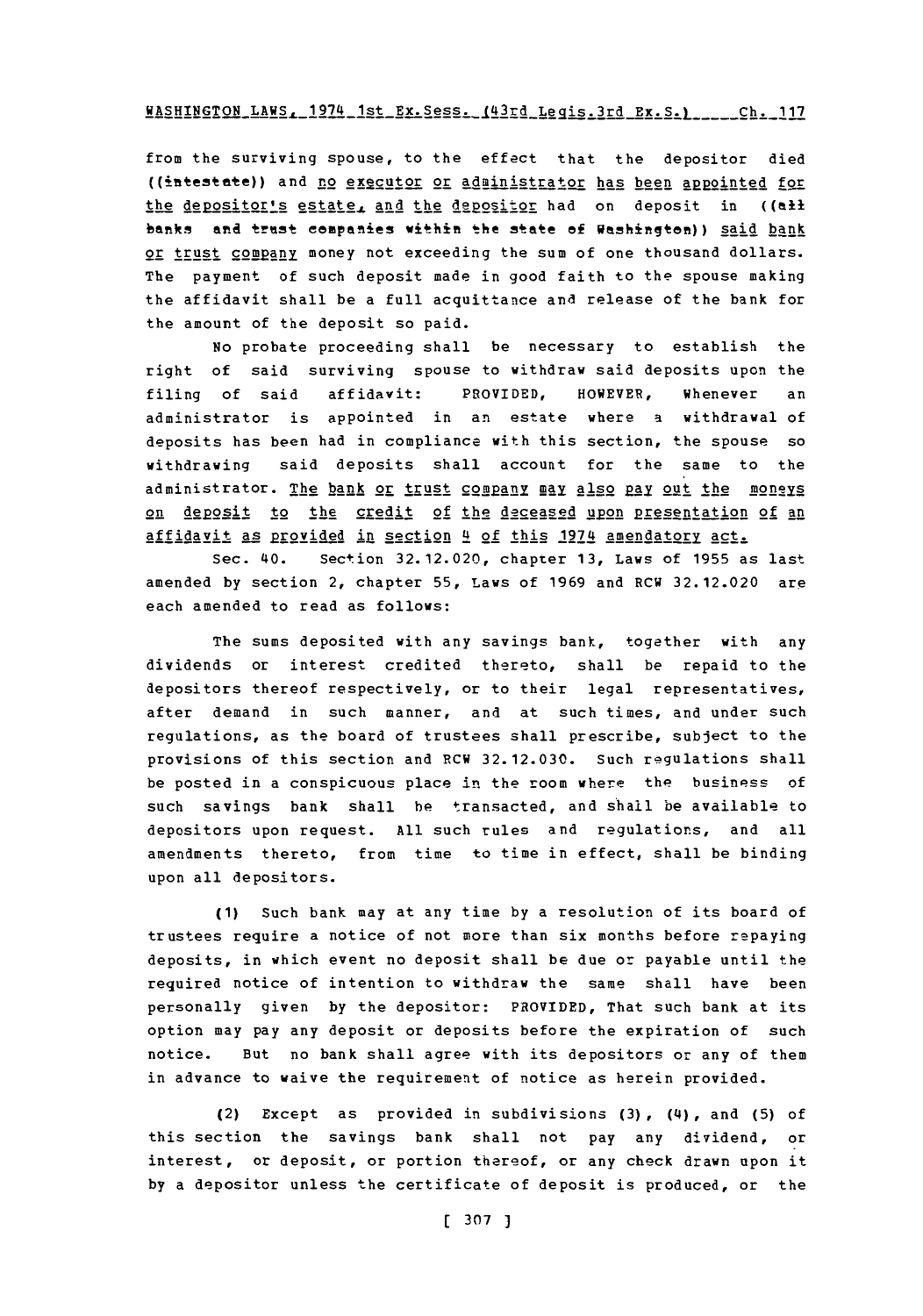# Ch. 117 WASHINGTON LAWS, 1974 1st Ex. Sess. (43rd Legis. 3rd Ex. S.)

passbook of the depositor is produced and the proper entry is made therein, at the time of the payment.

**(3)** The board of trustees of any such bank may **by** its bylaws provide for making payments in cases of loss of passbook or certificate of deposit, or other exceptional cases where the passbooks or certificates of deposit cannot be produced without loss or serious inconvenience to depositors, the right to make such payments to cease when so directed **by** the supervisor upon his being satisfied that such right is being improperly exercised **by** any such bank; but payments may be made at any time upon the judgment or order of a court.

(4) The board of trustees of any such bank may **by** its bylaws provide for making payments to depositors at their request, of dividends or interest payable on any deposit, without requiring the production of the passbook or certificate of deposit of the depositor, and any payment made in accordance with any such request and the receipt or acguittance of the one to whom such payment is made shall be a valid and sufficient release and discharge to such savings bank for all payments made on account of such request prior to receipt **by** such savings bank of notice in writing not to pay such sums in accordance with the terms of such request.

**(5)** The issuance of a passbook or certificate of deposit may be omitted for any account if a ledger record thereof is maintained in lieu of a passbook or certificate of deposit on which shall be entered deposits, withdrawals, and interest credited: PROVIDED, That in any event a passbook or certificate of deposit shall be issued upon the request of any depositor.

**(6)** If any person dies leaving in any such bank an account on which the balance due him does not exceed one thousand dollars and no executor or administrator of his estate has been appointed, such bank may in its discretion pay the balance of his account to his widow (or if the decedent was a married woman, then to her husband) , next of kin, funeral director, or other creditor who may appear to be entitled thereto. As a condition of such payment such bank may require proof **by** affidavit as to the parties in interest, the filing of proper waivers, the execution of a bond of indemnity with surety or sureties **by** the person to whom the payment is to be made, and a proper receipt and acquittance for such payment. For any such payment pursuant to this section such bank shall not be liable to the decedent's executor or administrator thereafter appointed, unless the payment was made within six months after the decedent's death, and an action to recover the amount is commenced within six months after the date of payment. On the death of any depositor of any savings bank. the bank may also pay out the moneys on deposit to the credit of the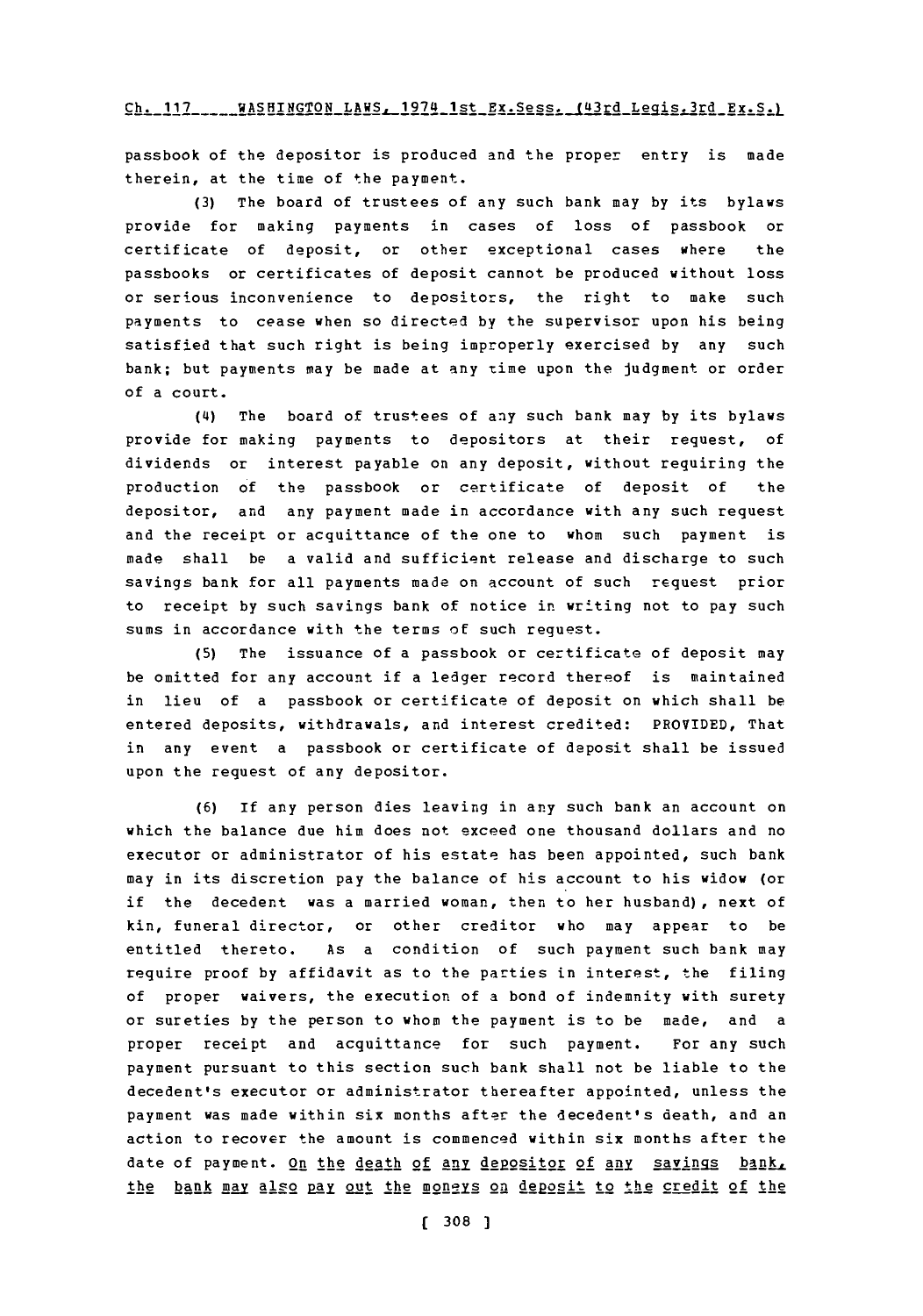**WASHINGTON\_LAWS, 1974\_1st Ex. Sess. 143rd Legis.3rd Ex. S.) \_\_\_\_\_ Ch. 11** 

deceased upon presentation of an affidavit as provided in section 4 of this 1974 amendatory act.

Sec. 41. Section 46, chapter **235,** Laws of 1945 as amended **by** section **6,** chapter 246, Laws of **1963** and RCW **33.20.080** are each amended to read as follows:

If any person shall die having any savings account in an association amounting to not more than one thousand dollars, and the association has no knowledge that an executor or administrator has been appointed, such association may pay such account to the surviving spouse, next of kin, funeral director or other creditor who may appear entitled thereto. For any such payment, the association may require such proofs, waivers, indemnity and receipt and acquittance as it may deem proper. For any payment made hereunder, the association shall not be liable to the decedent's executor or administrator. On the death of any person having any savings account in an association, the association may also pay out the moneys on deposit to the credit of the deceased upon presentation of an affidavit as provided in section 4 of this 1974 amendatory act.

Sec. 42. Section 2, chapter **139,** Laws of **1939** as amended **by** section **1,** chapter 210, Laws of **1967** and RCW 49.48.120 are each amended to read as follows:

If at the time of the death of any person, his employer is indebted to him for work, labor, and services performed, and no executor or administrator of his estate has been appcinted, such employer shall upon the request of the surviving spouse forthwith pay said indebtedness, in such an amount as may be due not exceeding the sum of one thousand dollars, to the said surviving spouse or if the decedent leaves no surviving spouse, then to the child or children, or if no children, then to the father or mother of said decedent: PROVIDED, HOWEVER, That if **by** virtue of a community property agreement between the decedent and the surviving spouse, which meets the requirements of RCW **26.16.120,** the right to such indebtedness became the sole property of the surviving spouse upon the death of the decedent, the employer shall pay to the surviving spouse the total of such indebtedness or that portion which is governed **by** the community property agreement upon presentation of said agreement accompanied **by** affidavit of the surviving spouse stating that such agreement was executed in good faith between the parties thereto and had not been rescinded **by** the parties prior to the death of the decedent: PROVIDED FURTHER, That in all cases the employer shall require proof of claimant's relationship to decedent **by** affidavit, and shall require claimant to acknowledge receipt of such payment in writing. Any payments made **by** an employer pursuant to the provisions of RCW 49.48.115 and 49.48.120 shall operate as a **full** and complete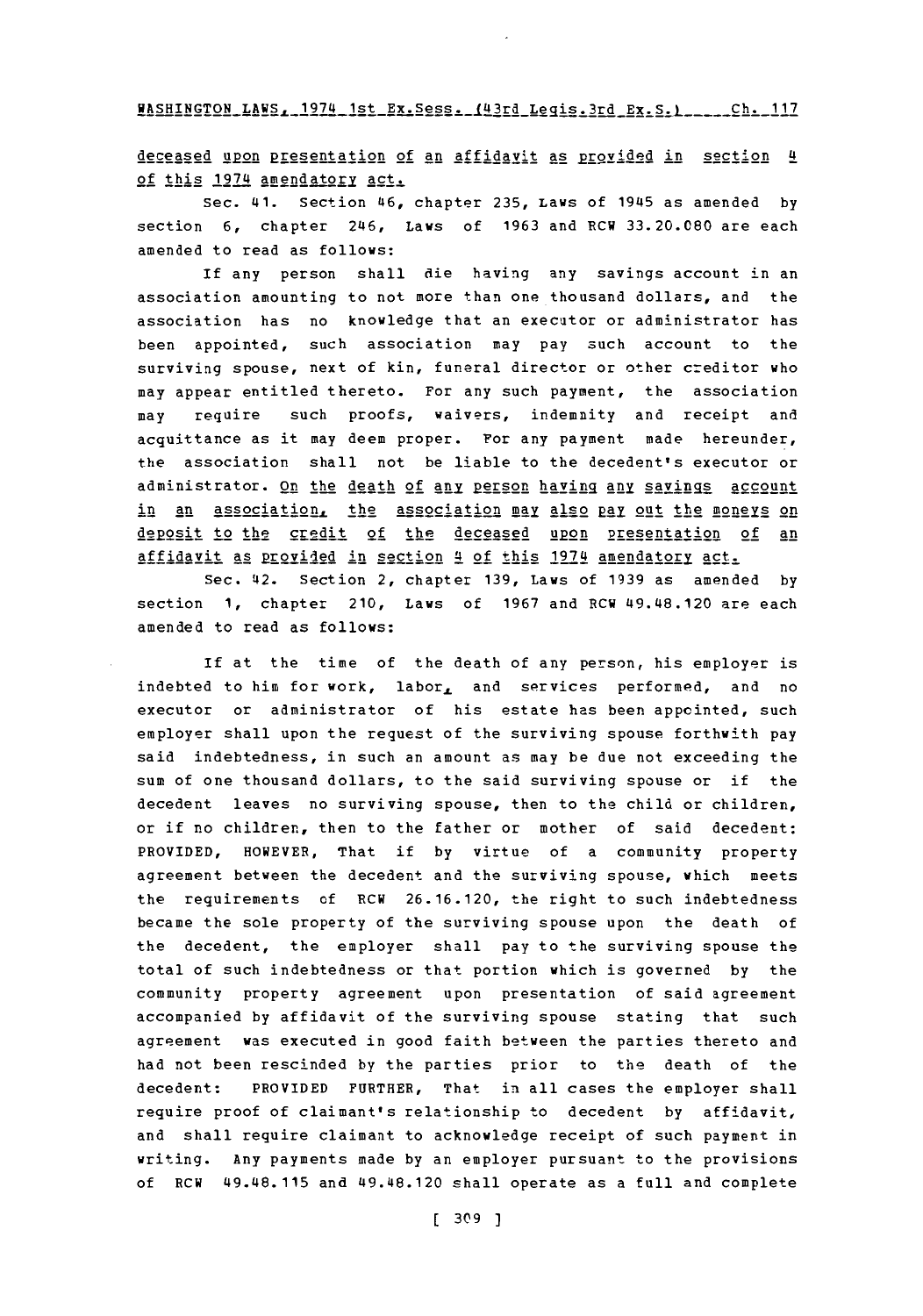## $Ch. 117$  \_\_\_\_\_ WASHINGTON LAWS. 1974 1st Ex. Sess. (43rd Legis. 3rd Ex. S.)

discharge of the employer's indebtedness to the extent of said payment, and no employer shall thereafter be liable therefor to the decedent's estate, or the decedent's executor or administrator thereafter appointed. The employer may also pay the indebtedness upon presentation of an affidavit as provided in section 4 of this 1974 amendatory act.

Sec. **U3.** Section 30.04.260, chapter **33,** Laws of **1955** and RCW 30.04.260 are each amended to read as follows:

No trust company or other corporation which advertises that it will furnish legal advice, construct or prepare wills, or do other legal work for its customers, shall be permitted to act as executor, administrator, or guardian; and any trust company or other corporation whose officers or agents shall solicit legal business ((or persona<del>lly</del> solicit the appointment of such trust company or corporation as executor, administrator or guardian)) shall be ineligible for a period of one year thereafter to be appointed executor, administrator or guardian in any of the courts of this state.

Any trust company or other corporation which advertises that it will furnish legal advice, construct or prepare wills, or do other legal work for its customers, and any officer, agent, or employee of any trust company or corporation who shall solicit legal business ((er personally solicit the appittatn **of** sach trest company **or**  $c$ orporation as executor, administrator or guardian)) shall be guilty of a gross misdemeanor.

#### PART VII. **MISCELLANEOUS** PROVISIONS

**NEW SECTION.** Sec. 44. There is added to chapter 11.28 RCW a new section to read as follows:

when a petition for general letters of administration or for letters of administration with the will annexed shall be filed, the matter may heard forthwith, appointment made and letters **of** administration issued: PROVIDED, That if there be a surviving spouse and a petition is presented **by** anyone other than the surviving **spouse,** or any person designated **by** the surviving spouse to serve as personal representative on his or her behalf, notice to the surviving spouse shall be given of the time and place of such hearing at least ten days before the hearing, unless the surviving spouse shall waive notice of the hearing in writing filed in the cause.

Sec. 45. Section **11.76.080,** chapter 145, Laws of **1965** as last amended **by** section **1,** chapter **28,** Laws of **1971** and **RCW 11.76.080** are each amended to read as follows:

**if** there be any incompetent as defined in RCW **11.88.010** interested in the estate who has no legally appointed guardian, the court: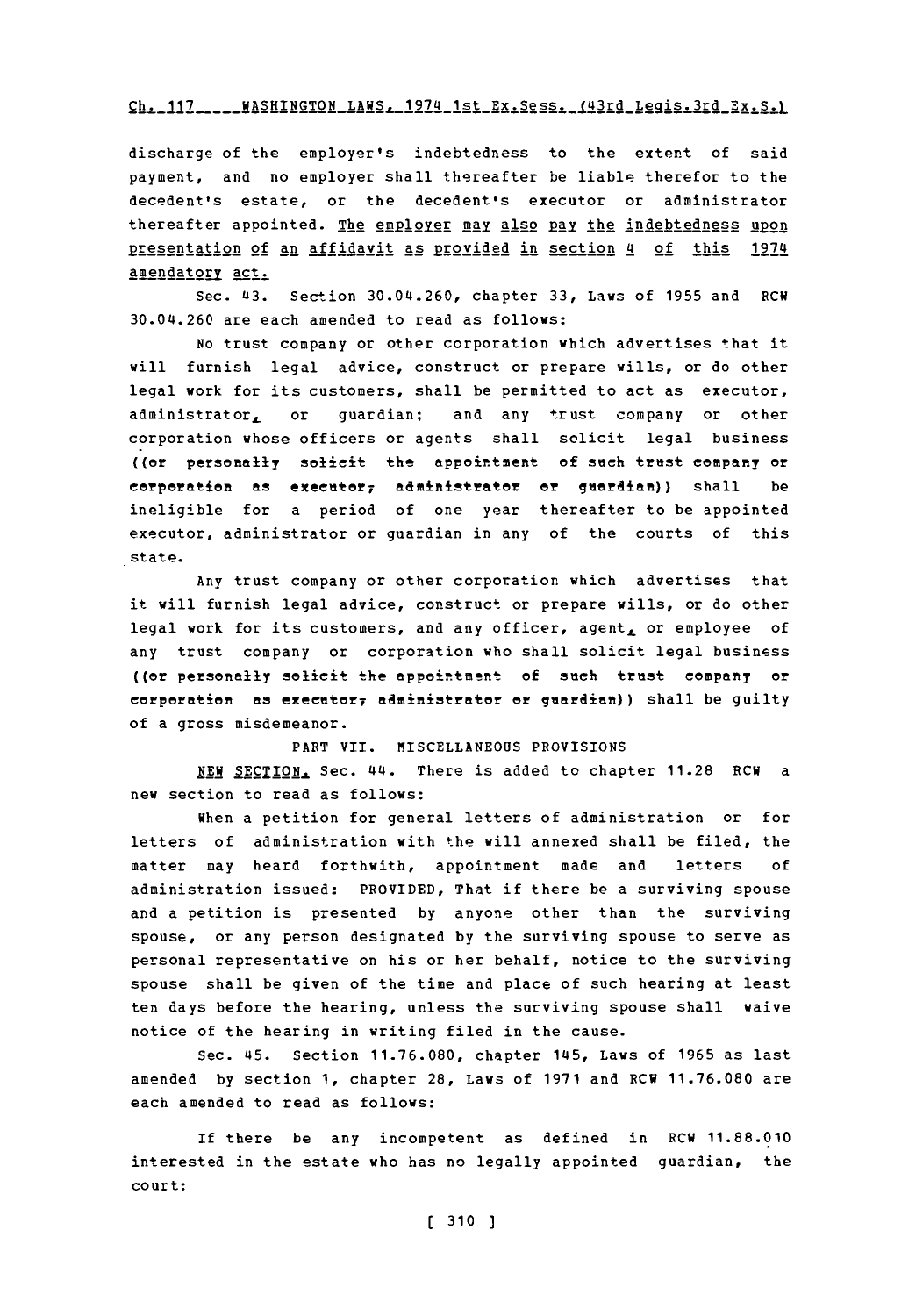# RABjHjp2ItAz1974 1StEs.\_1S.43r d LeqiS.3rd **EZ S.)** Ch17 **gh 117**

**(1)** At any stage of the proceeding in~ its discretion and for such purpose or purposes as it shall indicate, may, and

(2) For hearings held pursuant to RCW 11.52.010, 11.52.020, 11.68.040 and **11.76.050** as now or hereafter amendedj or for entry **of** an order adjudicating testacy or intestacy and heirship when no personal representative is appointed to administer the estate of the decedent, shall ((--)) appoint some disinterested person as quardian ad litem to represent such incompetent with reference to any petition, proceeding ((er)), report, or adjudication of testacy or intestacy without the appointment of a personal representative to administer the estate of decedent in which the incompetent may have an interest, who, on behalf of the incompetent, may contest the same as any other person interested might contest it, and who shall be allowed **by** the court reasonable compensation for his services: PROVIDED, HOWEVER, That where a surviving spouse is the sole beneficiary under the terms **of a** will, the court may grant a motion **by** the personal representative to waive the appointment of a guardian ad litem for a person who is the minor child of such surviving spouse and the decedent and who is incompetent solely for the reason of his being under eighteen years **qf** age.

**NEW SECTION.** Sec. 4\$6. There is added to chapter **11.28** RCW a new section to read as follows:

When the terms of the decedent's will manifest an intent that the personal representative appointed to administer the estate shall not be required to furnish bond or other security, or when the personal representative is the surviving spouse of the decedent and it appears to the court that the entire estate, after provision for expenses and claims of creditors, will be distributable to such spouse and any minor children born to or adopted **by** decedent and living with said surviving spouse, then such personal representative shall not be required to give bond or other security as a condition of appointment. In all cases where a bank or trust company authorized to act as personal representative is appointed as personal representative, no bond shall be required. In all other cases, unless waived **by** the court, the personal representative shall give such bond or other security, in such amount and with such surety or sureties, as the court may direct.

Every person required to furnish bond must, before receiving letters testamentary or of administration, execute a bond to the state **qf** Washington conditioned that the personal representative shall fgithfully execute the duty of the trust according to law.

The court may at any time after appointment of the personal represeptative require said personal representative to give a bond or additional bond, the same to be conditioned and to be approved as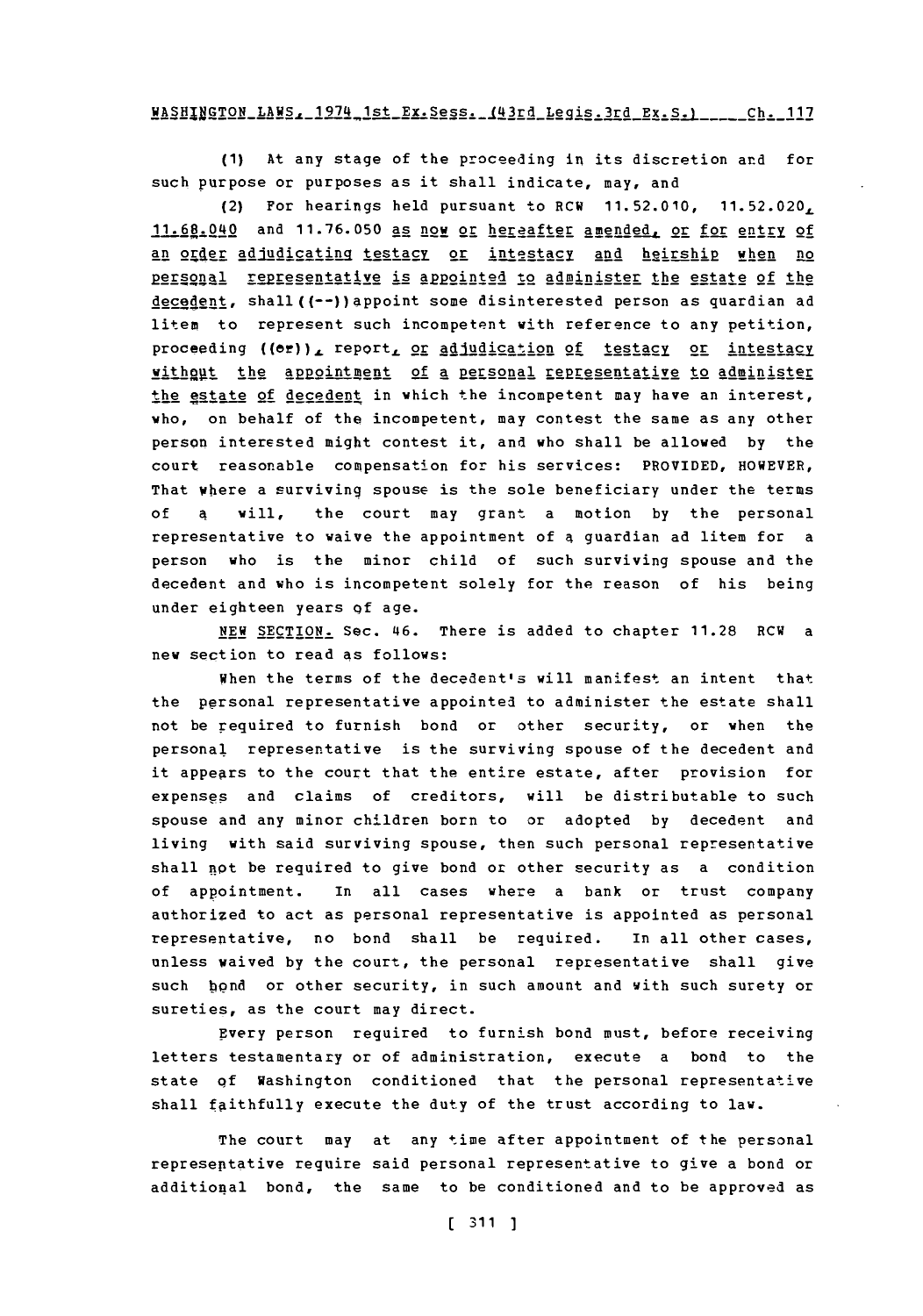### **Ch. 117** -WASHINGTON LAWSL 1974 1st Ex.Se 55. J4 3rd Leqis.3rd Ex.S.J

provided in this section; or the court may allow a reduction of the bond upon a proper showing.

In lieu of bond, the court may in its discretion, substitute other security or financial arrangements, such as provided under ECU 11.88.105, or as the court may deem adequate to protect the assets of the estate.

Sec. 47. Section 11.40.100, chapter 145, Laws of **1965** and RCU 11.40.100 are each amended to read as follows:

If any action be pending against the testator or intestate at the time of his death, the plaintiff shall within ((ninety days)) four months after first publication of notice to creditors, or the filing of a copy of such notice, whichever is later, serve on the personal representative a motion to have such personal representative, as such, substituted as defendant in such action, and, upon the hearing of such motion, such personal representative shall be so substituted, unless, at-or prior to such hearing, the claim of plaintiff, together with costs, be allowed **by** the personal representative and court. After the substitution of such personal representative, the court shall proceed to hear and determine the action as in other civil cases.

Sec. 48. Section 11.44.025, chapter 145, Laws of **1965** and ECU 11.44.025 are each amended to read as follows:

Whenever any property of the estate not mentioned in the inventory comes to the knowledge of a personal representative, he shall cause the same to be inventoried and appraised and shall make and return upon oath into the court a true inventory of said Property within thirty days after the discovery thereof, unless a longer time shall be granted **by** the court.

**NEW** SECTION. Sec. 49. There is added to chapter 11.44 RCW a new section to read as follows:

Within the time required to file an inventory as provided in RCW 11.44.015, the personal representative shall determine the fair net value, as of the date of the decedent's death, of each item contained in the inventory after deducting the encumbrances, liens, and other secured charges thereon. The personal representative may employ a qualified and disinterested person to assist him in ascertaining the fair market value as of the date of the decedent's death of any asset the value of which may be subject to reasonable doubt. Different persons may be employed to appraise different kinds of assets included in the estate. The appraisement may, but need not be, filed in the probate cause: PROVIDED HOWEVER, That upon receipt of a written request for a copy of said inventory and appraisement from any heir, legatee, devisee or unpaid creditor who has filed a claim, or from the inheritance tax division of the department of

**C 3 12 ]**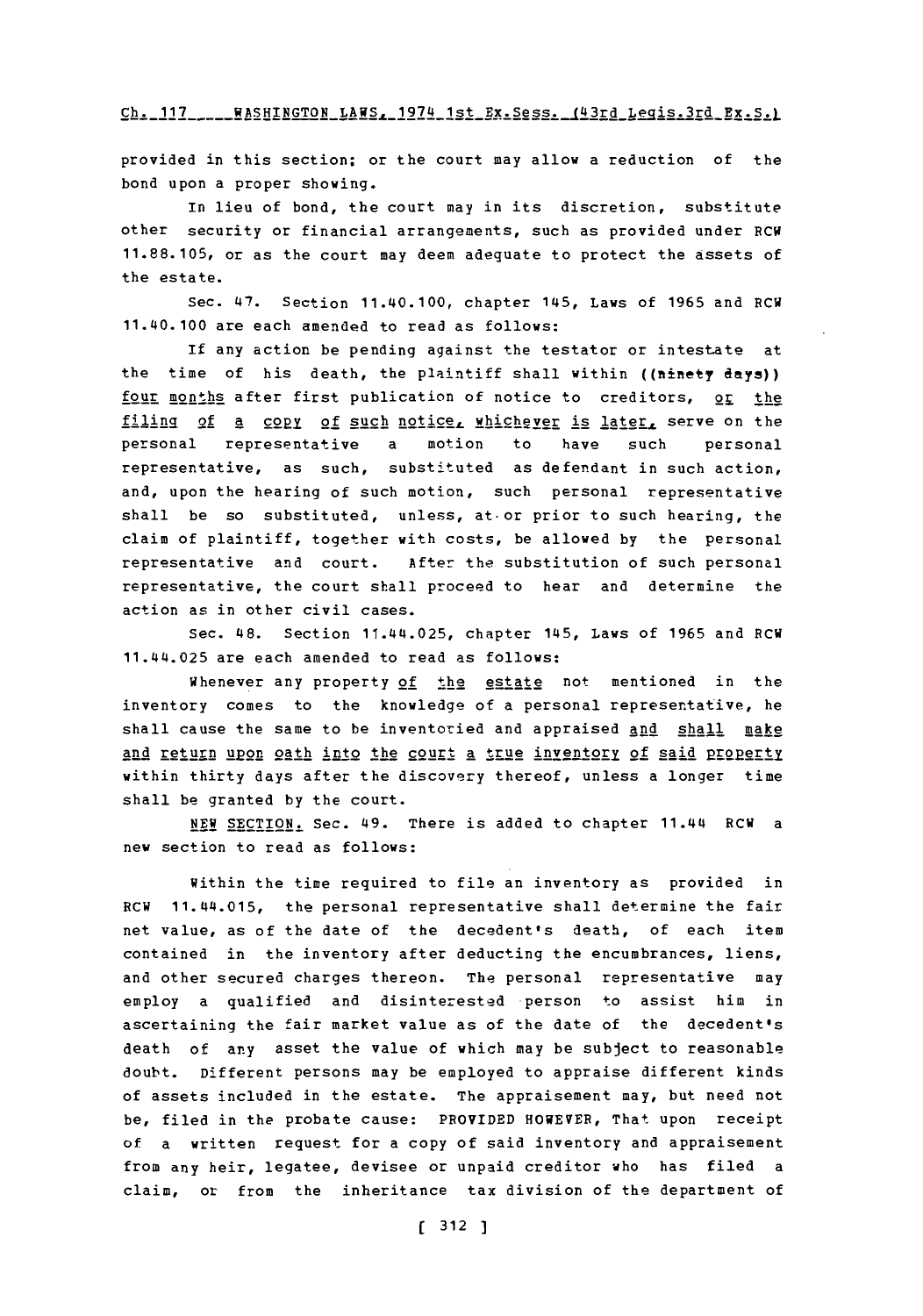revenue, the personal representative shall furnish to said person, a true and correct copy thereof.

Sec. **50.** Section 11.i44.070, chapter 145, Laws of **1965** as amended **by** section **10,** chapter **168,** Laws of **1967** and RCW 11.414.070 are each amended to read as follows:

((The appraiser shall receive as compensation for his service an amount as to the court shall seem just and reasonable, but not less than \*~en dollars ner more them one-tenth **of** one percent **of** the gress Yelae **of** the assets ef the estate actually appraised **by** himr)) The amount of the fee to be paid to any persons assisting the **persoal** representative in any appraisement shall be determined by the personal representative: PROVIDED HOWEVER, That the eaonableness of any such compensation shall, at the time of hearing on an.y final account **\_q** provided in chapter **11.76** RCW or on a regest or petition under sections 22 or **23** of this **1974 amendatory act, be** reviewed **by** the court in accordance with the provisions of section 22 of this 1974 amendatory act, and if the court determines the 22MPpenstion to be unreasona ble. **a** pe2rsona representative may **be** ordered to make appropriate refund.

Sec. **51.** Section 11.12.120, chapter 145, Laws of **1965** and RCW 11.12.120 are each amended to read as follows:

Whenever any person having died leaving a will which has been admitted to probate or established by an adjudication of testacy, shall **by** said will have given, devised or bequeathed unto any person, a legacy or a devise upon the condition that said person survive him, and not otherwise, such legacy or devise shall lapse and fall into the residue of said estate to be distributed according to the residuary clause, if there be one, of said will, and if there be none then according to the laws of descent, unless said legatee or devisee, as the case may be, or his heirs, personal representative, or someone in behalf of such legatee or devisee, shall appear before the court which is administering said estate within ((six)) three years from and after the date the said will was admitted to probate or established by an adjggication of testacy, and prove to the satisfaction of the court that the said legatee or devisee, as the case may be, did in fact survive the testator.

**NEW** SECTION. Sec. **52.** Whenever a principal designates another his attorney in fact or agent **by** a power of attorney in writing and the writing contains the words "This power of attorney shall not be affected **by** disability of the principal," or "This power of attorney shall become effective upon the disability of the principal," or similar words showing the intent of the principal that the authority conferred shall be exercisable notwithstanding his disability, the authority of the attorney in fact or agent is exercisable **by** him as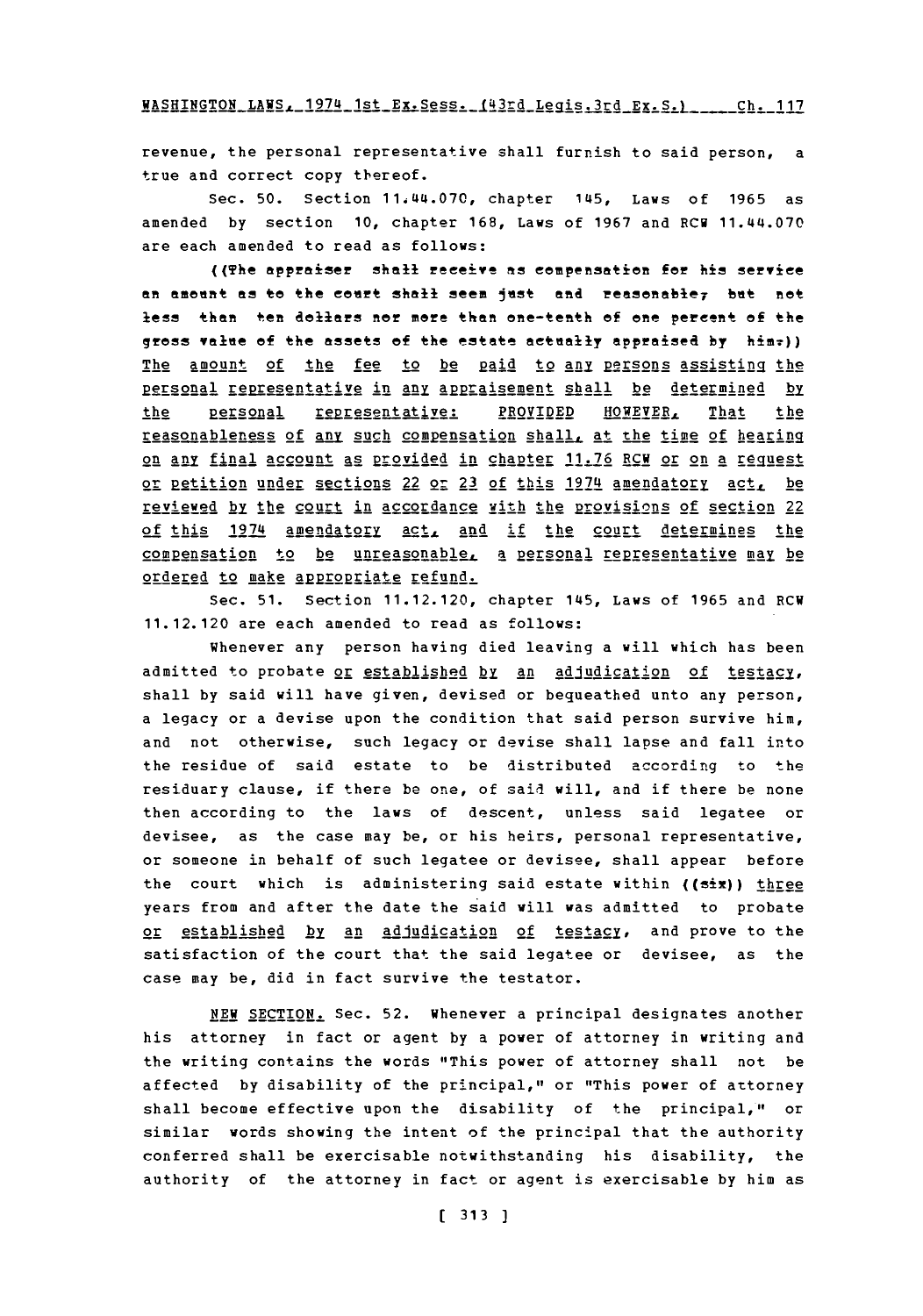### Ch<sub>4</sub> 117 WASHINGTON LAWS<sub>4</sub> 1974 1st Ex. Sess. (43rd Legis.3rd Ex. S.)

provided in the power on behalf of the principal notwithstanding later disability or incapacity of the principal at law or later unCertainty as to whether the principal is dead or alive. **All** acts done **by** the attorney in fact or agent pursuant to the power during any period of disability or incompetence or uncertainty as to whether the principal is dead or alive have *the* same effect and inure to the benefit of and bind the principal or his guardian or heirs, devisees and personal representative as if the principal were alive, competent and not disabled. If a guardian thereafter is appointed for the principal, the attorney in fact or agent, during the continuance of the appointment, shall account to the guardian rather than the principal. The guardian has the same power the principal would have had if he were not disabled or incompetent, to revoke, suspend or terminate all or any part of the power of attorney or agency.

**NEW** SECTIW Sec. **53. (1)** The death, disability, or incompetence of any principal who has executed a power of attorney in writing other than a power as described **by** seetion 43 **[52]** of this 1974 amendatory act, does not revoke or terminate the agency as to the attorney in fact, agent or other person who, without actual knowledge of the death, disability, or incompetence of the principal, acts in good faith under the power of attorney or agency. Any action so taken, unless otherwise invalid or unenforceable, binds the principal and his heirs, devisees, and personal representatives.

(2) An affidavit, executed **by** the attorney in fact or agent stating that he did not have, at the time of doing an act pursuant to the power of attorney, actual knowledge of the revocation or termination of the power of attorney **by** death, disability, or incompetence, is, in the absence of a showing of fraud or bad faith, conclusive proof of the nonrevocation or rontermination of the power at that time. If the exercise of the power requires execution and delivery of any instrument which is recordable, the affidavit when authenticated for record is likewise recordable.

**(3)** This section shall not be construed to alter or affect any provision for revocation or termination contained in the power of attorney.

**NEW SECTION.** Sec. 54. (1) Any of the following provisions in an insurance policy, contract of employment, bond, mortgage, promissory note, deposit agreement, pension plan, joint tenancy, community property agreement, trust agreement, conveyance, or any other written instrument effective as a contract, gift, conveyance, or trust is deemed to be nontestamentary, and this title does not invalidate the instrument or any provision:

(a) that money or other benefits theretofore due to, controlled or owned **by** a decedent shall be paid after his death to a